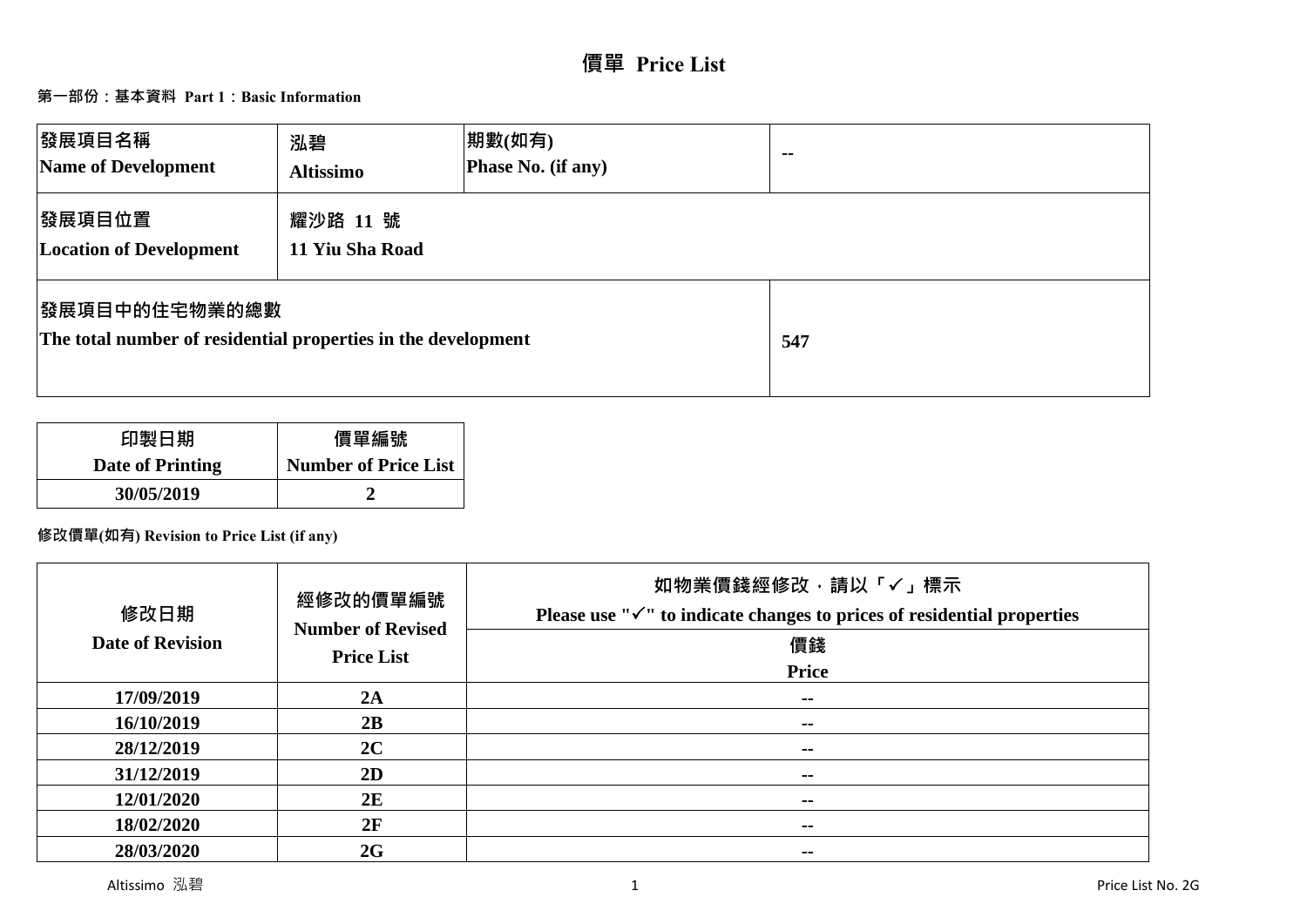# 第二部份:面積及售價資料 Part 2: Information on Area and Price

|                           | 物業的描述<br>Description of<br><b>Residential Property</b> |             | 實用面積<br>(包括露台, 工作平台及陽台 如有)<br>平方米(平方呎)                                                                | 售價(元)      | 實用面積<br>每平方米/呎售價<br>元·每平方米                                                     |                                            |                     |    | 其他指明項目的面積(不計算入實用面積)      | 平方米(平方呎)<br>sq. metre (sq. ft.) |                         |            | Area of other specified items (Not included in the Saleable Area) |               |            |
|---------------------------|--------------------------------------------------------|-------------|-------------------------------------------------------------------------------------------------------|------------|--------------------------------------------------------------------------------|--------------------------------------------|---------------------|----|--------------------------|---------------------------------|-------------------------|------------|-------------------------------------------------------------------|---------------|------------|
| 大廈<br>名稱<br>Block<br>Name | 樓層<br>Floor                                            | 單位<br>Unit  | Saleable Area<br>(including balcony, utility platform and<br>verandah, if any)<br>sq. metre (sq. ft.) | Price (\$) | (元·每平方呎)<br>Unit Rate of Saleable Area<br>\$ per sq. metre<br>$$$ per sq. ft.) | 空調機房<br>Air-<br>Conditioning<br>plant room | 窗台<br>Bay<br>window | 閣樓 | 平台<br>Cockloft Flat roof | 花園<br>Garden                    | 停車位<br>Parking<br>space | 天台<br>Roof | 梯屋<br>Stairhood                                                   | 前庭<br>Terrace | 庭院<br>Yard |
| T1                        |                                                        | D           | 48.293 (520)<br>露台 Balcony: 2.000 (22);<br>工作平台 Utility Platform: 1.500 (16)                          | 9,629,000  | 199, 387 (18,517)                                                              |                                            |                     |    |                          |                                 |                         |            |                                                                   |               |            |
| T1                        |                                                        | ${\bf E}$   | 46.810 (504)<br>露台 Balcony: 2.000 (22);<br>工作平台 Utility Platform: $0.000(0)$                          | 9,800,000  | 209,357 (19,444)                                                               |                                            |                     |    |                          |                                 |                         |            |                                                                   |               |            |
| T1                        | $\overline{2}$                                         | $\mathbf D$ | 48.293 (520)<br>露台 Balcony: 2.000 (22);<br>工作平台 Utility Platform: 1.500 (16)                          | 9,648,000  | 199,781 (18,554)                                                               |                                            |                     |    |                          |                                 |                         |            |                                                                   |               |            |
| T1                        | 2                                                      | E           | 46.810 (504)<br>露台 Balcony: 2.000 (22);<br>工作平台 Utility Platform: 0.000 (0)                           | 9,820,000  | 209,784 (19,484)                                                               |                                            |                     |    |                          |                                 |                         |            |                                                                   |               |            |
| T1                        | 3                                                      | D           | 48.293 (520)<br>露台 Balcony: 2.000 (22);<br>工作平台 Utility Platform: $1.500(16)$                         | 9,686,000  | 200,567 (18,627)                                                               |                                            |                     |    |                          |                                 |                         |            |                                                                   |               |            |
| T1                        | 3                                                      | Ε           | 46.810 (504)<br>露台 Balcony: 2.000 (22);<br>工作平台 Utility Platform: $0.000(0)$                          | 9,839,000  | 210,190 (19,522)                                                               |                                            |                     |    |                          |                                 |                         |            |                                                                   |               |            |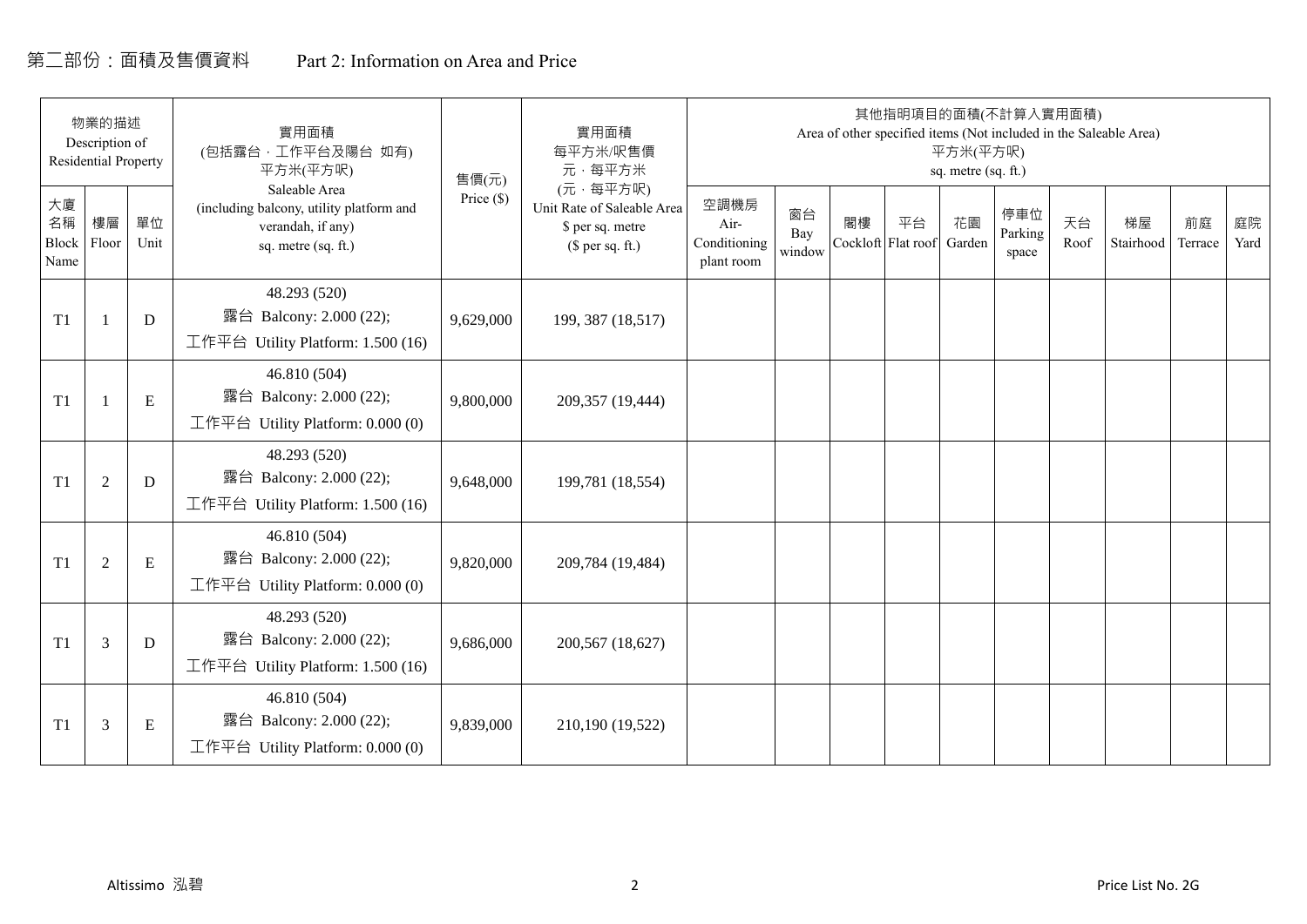|                           | 物業的描述<br>Description of<br><b>Residential Property</b> |            | 實用面積<br>(包括露台,工作平台及陽台 如有)<br>平方米(平方呎)                                                                 | 售價(元)        | 實用面積<br>每平方米/呎售價<br>元·每平方米                                                     |                                            |                     |    | 其他指明項目的面積(不計算入實用面積)      | 平方米(平方呎)<br>sq. metre (sq. ft.) |                         |            | Area of other specified items (Not included in the Saleable Area) |               |            |
|---------------------------|--------------------------------------------------------|------------|-------------------------------------------------------------------------------------------------------|--------------|--------------------------------------------------------------------------------|--------------------------------------------|---------------------|----|--------------------------|---------------------------------|-------------------------|------------|-------------------------------------------------------------------|---------------|------------|
| 大廈<br>名稱<br>Block<br>Name | 樓層<br>Floor                                            | 單位<br>Unit | Saleable Area<br>(including balcony, utility platform and<br>verandah, if any)<br>sq. metre (sq. ft.) | Price $(\$)$ | (元·每平方呎)<br>Unit Rate of Saleable Area<br>\$ per sq. metre<br>$$$ per sq. ft.) | 空調機房<br>Air-<br>Conditioning<br>plant room | 窗台<br>Bay<br>window | 閣樓 | 平台<br>Cockloft Flat roof | 花園<br>Garden                    | 停車位<br>Parking<br>space | 天台<br>Roof | 梯屋<br>Stairhood                                                   | 前庭<br>Terrace | 庭院<br>Yard |
| T <sub>1</sub>            | 5                                                      | D          | 48.293 (520)<br>露台 Balcony: 2.000 (22);<br>工作平台 Utility Platform: 1.500 (16)                          | 9,763,000    | 202,162 (18,775)                                                               |                                            |                     |    |                          |                                 |                         |            |                                                                   |               |            |
| T1                        | 5                                                      | ${\bf E}$  | 46.810 (504)<br>露台 Balcony: 2.000 (22);<br>工作平台 Utility Platform: 0.000 (0)                           | 9,858,000    | 210,596 (19,560)                                                               |                                            |                     |    |                          |                                 |                         |            |                                                                   |               |            |
| T <sub>1</sub>            | 6                                                      | D          | 48.293 (520)<br>露台 Balcony: 2.000 (22);<br>工作平台 Utility Platform: 1.500 (16)                          | 9,821,000    | 203,363 (18,887)                                                               |                                            |                     |    |                          |                                 |                         |            |                                                                   |               |            |
| T1                        | 6                                                      | ${\bf E}$  | 46.810 (504)<br>露台 Balcony: 2.000 (22);<br>工作平台 Utility Platform: 0.000 (0)                           | 9,898,000    | 211,451 (19,639)                                                               |                                            |                     |    |                          |                                 |                         |            |                                                                   |               |            |
| T1                        | $\tau$                                                 | D          | 48.293 (520)<br>露台 Balcony: 2.000 (22);<br>工作平台 Utility Platform: 1.500 (16)                          | 10,148,000   | 210,134 (19,515)                                                               |                                            |                     |    |                          |                                 |                         |            |                                                                   |               |            |
| T <sub>1</sub>            | 8                                                      | D          | 48.293 (520)<br>露台 Balcony: 2.000 (22);<br>工作平台 Utility Platform: $1.500(16)$                         | 10,558,000   | 218,624 (20,304)                                                               |                                            |                     |    |                          |                                 |                         |            |                                                                   |               |            |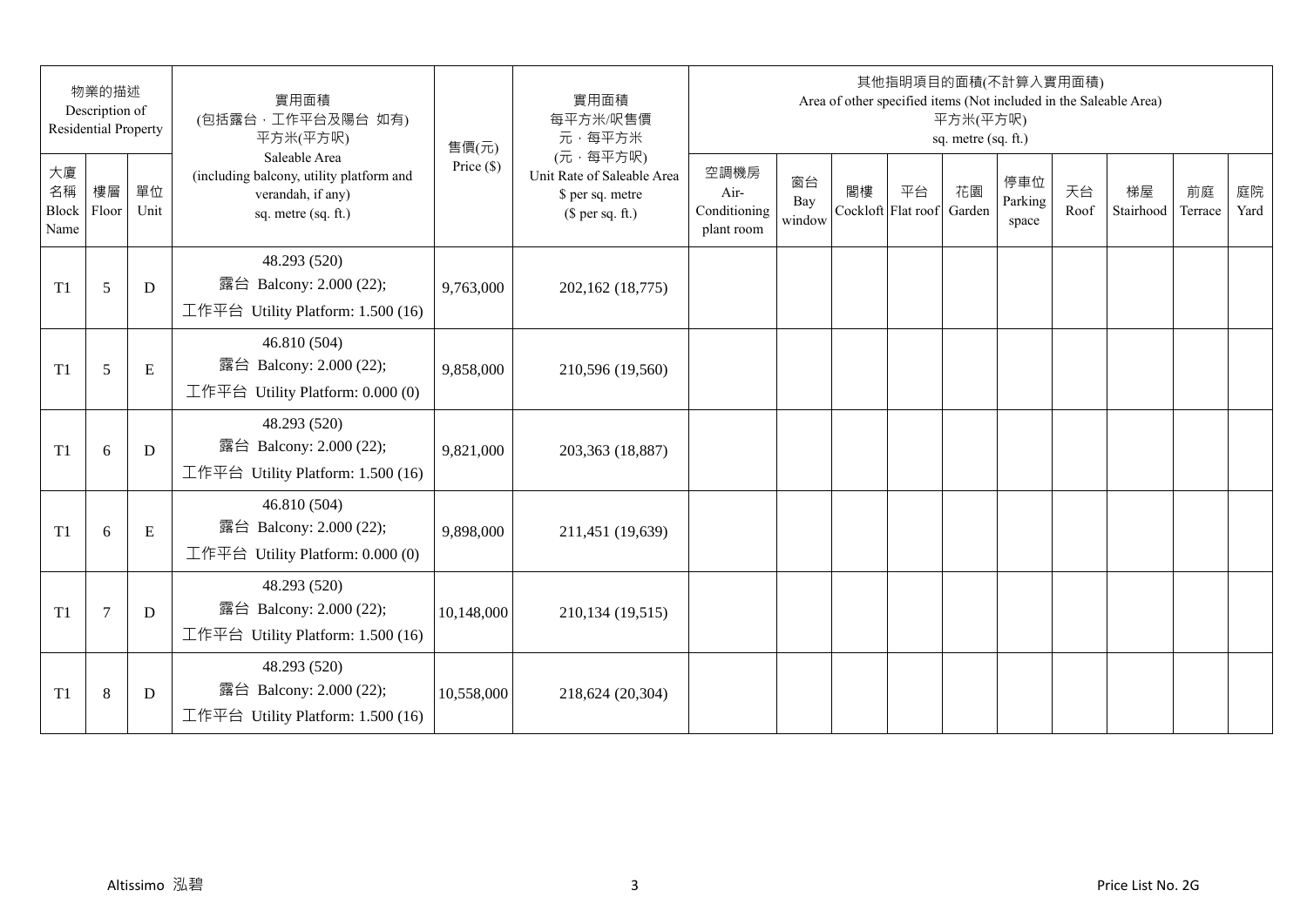|                           | 物業的描述<br>Description of<br><b>Residential Property</b> |            | 實用面積<br>(包括露台,工作平台及陽台 如有)<br>平方米(平方呎)                                                                 | 售價(元)        | 實用面積<br>每平方米/呎售價<br>元·每平方米                                                     |                                            |                     |    | 其他指明項目的面積(不計算入實用面積)      | 平方米(平方呎)<br>sq. metre (sq. ft.) |                         |            | Area of other specified items (Not included in the Saleable Area) |               |            |
|---------------------------|--------------------------------------------------------|------------|-------------------------------------------------------------------------------------------------------|--------------|--------------------------------------------------------------------------------|--------------------------------------------|---------------------|----|--------------------------|---------------------------------|-------------------------|------------|-------------------------------------------------------------------|---------------|------------|
| 大廈<br>名稱<br>Block<br>Name | 樓層<br>Floor                                            | 單位<br>Unit | Saleable Area<br>(including balcony, utility platform and<br>verandah, if any)<br>sq. metre (sq. ft.) | Price $(\$)$ | (元·每平方呎)<br>Unit Rate of Saleable Area<br>\$ per sq. metre<br>$$$ per sq. ft.) | 空調機房<br>Air-<br>Conditioning<br>plant room | 窗台<br>Bay<br>window | 閣樓 | 平台<br>Cockloft Flat roof | 花園<br>Garden                    | 停車位<br>Parking<br>space | 天台<br>Roof | 梯屋<br>Stairhood                                                   | 前庭<br>Terrace | 庭院<br>Yard |
| T <sub>1</sub>            | 8                                                      | E          | 46.810 (504)<br>露台 Balcony: 2.000 (22);<br>工作平台 Utility Platform: 0.000 (0)                           | 10,641,000   | 227,323 (21,113)                                                               |                                            |                     |    |                          |                                 |                         |            |                                                                   |               |            |
| T <sub>1</sub>            | 9                                                      | D          | 48.293 (520)<br>露台 Balcony: 2.000 (22);<br>工作平台 Utility Platform: 1.500 (16)                          | 10,558,000   | 218,624 (20,304)                                                               |                                            |                     |    |                          |                                 |                         |            |                                                                   |               |            |
| T <sub>1</sub>            | 10                                                     | D          | 48.293 (520)<br>露台 Balcony: 2.000 (22);<br>工作平台 Utility Platform: 1.500 (16)                          | 10,658,000   | 220,695 (20,496)                                                               |                                            |                     |    |                          |                                 |                         |            |                                                                   |               |            |
| T <sub>1</sub>            | 11                                                     | D          | 48.293 (520)<br>露台 Balcony: 2.000 (22);<br>工作平台 Utility Platform: 1.500 (16)                          | 10,708,000   | 221,730 (20,592)                                                               |                                            |                     |    |                          |                                 |                         |            |                                                                   |               |            |
| T1                        | 12                                                     | D          | 48.293 (520)<br>露台 Balcony: 2.000 (22);<br>工作平台 Utility Platform: 1.500 (16)                          | 10,968,000   | 227,114 (21,092)                                                               |                                            |                     |    |                          |                                 |                         |            |                                                                   |               |            |
| T <sub>1</sub>            | 15                                                     | D          | 48.293 (520)<br>露台 Balcony: 2.000 (22);<br>工作平台 Utility Platform: $1.500(16)$                         | 11,172,000   | 231,338 (21,485)                                                               |                                            |                     |    |                          |                                 |                         |            |                                                                   |               |            |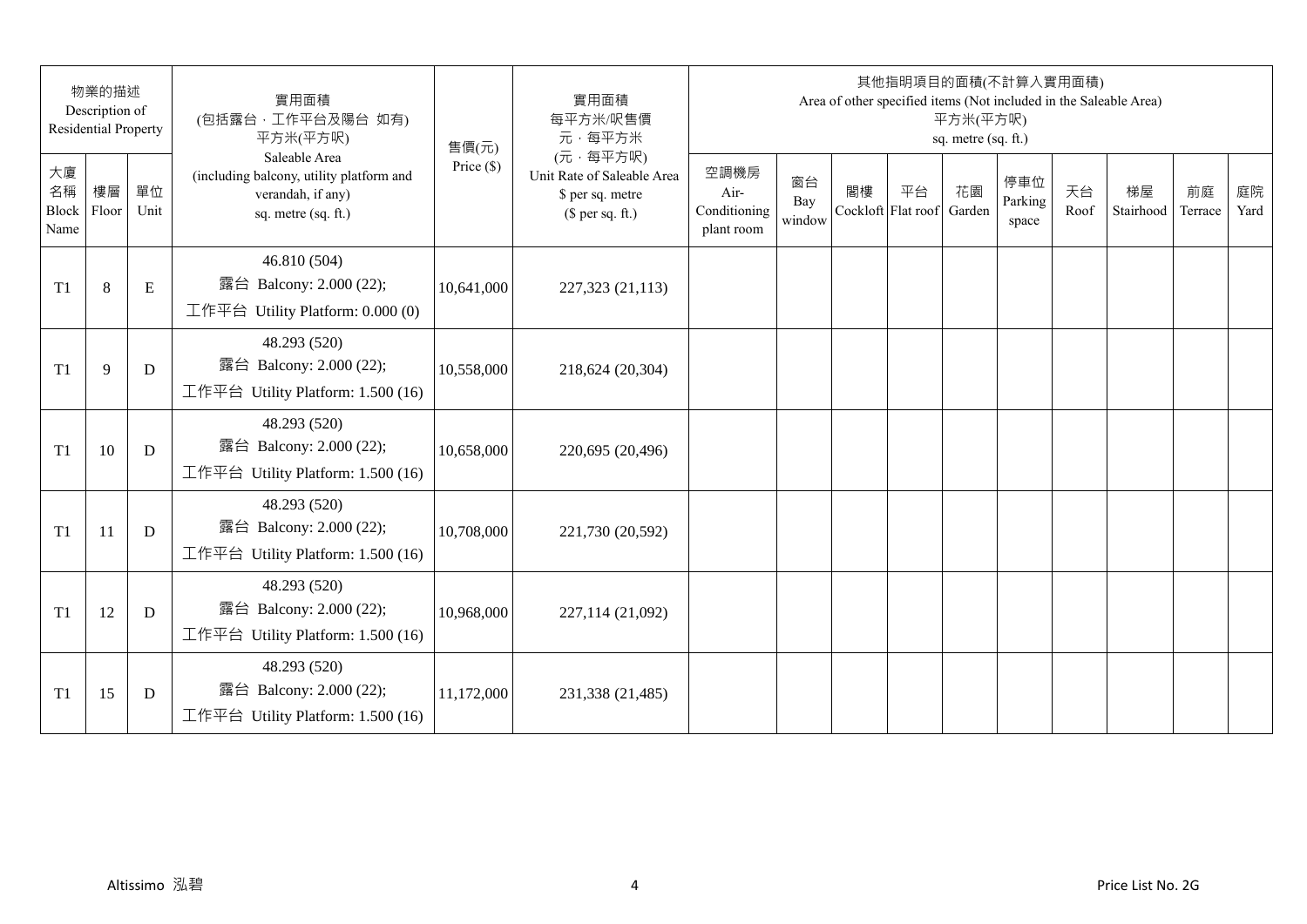|                           | 物業的描述<br>Description of<br><b>Residential Property</b> |              | 實用面積<br>(包括露台,工作平台及陽台 如有)<br>平方米(平方呎)                                                                 | 售價(元)        | 實用面積<br>每平方米/呎售價<br>元·每平方米                                                     |                                            |                     |    | 其他指明項目的面積(不計算入實用面積)<br>Area of other specified items (Not included in the Saleable Area) | 平方米(平方呎)<br>sq. metre (sq. ft.) |                         |            |                 |               |            |
|---------------------------|--------------------------------------------------------|--------------|-------------------------------------------------------------------------------------------------------|--------------|--------------------------------------------------------------------------------|--------------------------------------------|---------------------|----|------------------------------------------------------------------------------------------|---------------------------------|-------------------------|------------|-----------------|---------------|------------|
| 大廈<br>名稱<br>Block<br>Name | 樓層<br>Floor                                            | 單位<br>Unit   | Saleable Area<br>(including balcony, utility platform and<br>verandah, if any)<br>sq. metre (sq. ft.) | Price $(\$)$ | (元·每平方呎)<br>Unit Rate of Saleable Area<br>\$ per sq. metre<br>$$$ per sq. ft.) | 空調機房<br>Air-<br>Conditioning<br>plant room | 窗台<br>Bay<br>window | 閣樓 | 平台<br>Cockloft Flat roof                                                                 | 花園<br>Garden                    | 停車位<br>Parking<br>space | 天台<br>Roof | 梯屋<br>Stairhood | 前庭<br>Terrace | 庭院<br>Yard |
| T <sub>2</sub>            | $\mathbf{1}$                                           | $\mathbf{F}$ | 47.519 (511)<br>露台 Balcony: 2.000 (22);<br>工作平台 Utility Platform: 0.000 (0)                           | 9,348,000    | 196,721 (18,294)                                                               |                                            |                     |    |                                                                                          |                                 |                         |            |                 |               |            |
| T <sub>3</sub>            | $\overline{1}$                                         | B            | 46.276 (498)<br>露台 Balcony: 2.000 (22);<br>工作平台 Utility Platform: 1.500 (16)                          | 9,249,000    | 199,866 (18,572)                                                               |                                            |                     |    |                                                                                          |                                 |                         |            |                 |               |            |
| T <sub>3</sub>            | $\mathbf{1}$                                           | D            | 48.811 (525)<br>露台 Balcony: 2.000 (22);<br>工作平台 Utility Platform: 1.500 (16)                          | 9,321,000    | 190,961 (17,754)                                                               |                                            |                     |    | 4.609<br>(50)                                                                            |                                 |                         |            |                 |               |            |
| T <sub>3</sub>            | $\mathbf{1}$                                           | G            | 28.733 (309)<br>露台 Balcony: 2.000 (22);<br>工作平台 Utility Platform: 0.000 (0)                           | 6,685,000    | 232,659 (21,634)                                                               |                                            |                     |    |                                                                                          |                                 |                         |            |                 |               |            |
| T <sub>3</sub>            |                                                        | $\bf{J}$     | 45.158 (486)<br>露台 Balcony: 2.000 (22);<br>工作平台 Utility Platform: 1.500 (16)                          | 8,855,000    | 196,089 (18,220)                                                               |                                            |                     |    |                                                                                          |                                 |                         |            |                 |               |            |
| T <sub>3</sub>            | $\overline{1}$                                         | $\bf K$      | 48.074 (517)<br>露台 Balcony: 2.000 (22);<br>工作平台 Utility Platform: 1.500 (16)                          | 9,023,000    | 187,690 (17,453)                                                               |                                            |                     |    |                                                                                          |                                 |                         |            |                 |               |            |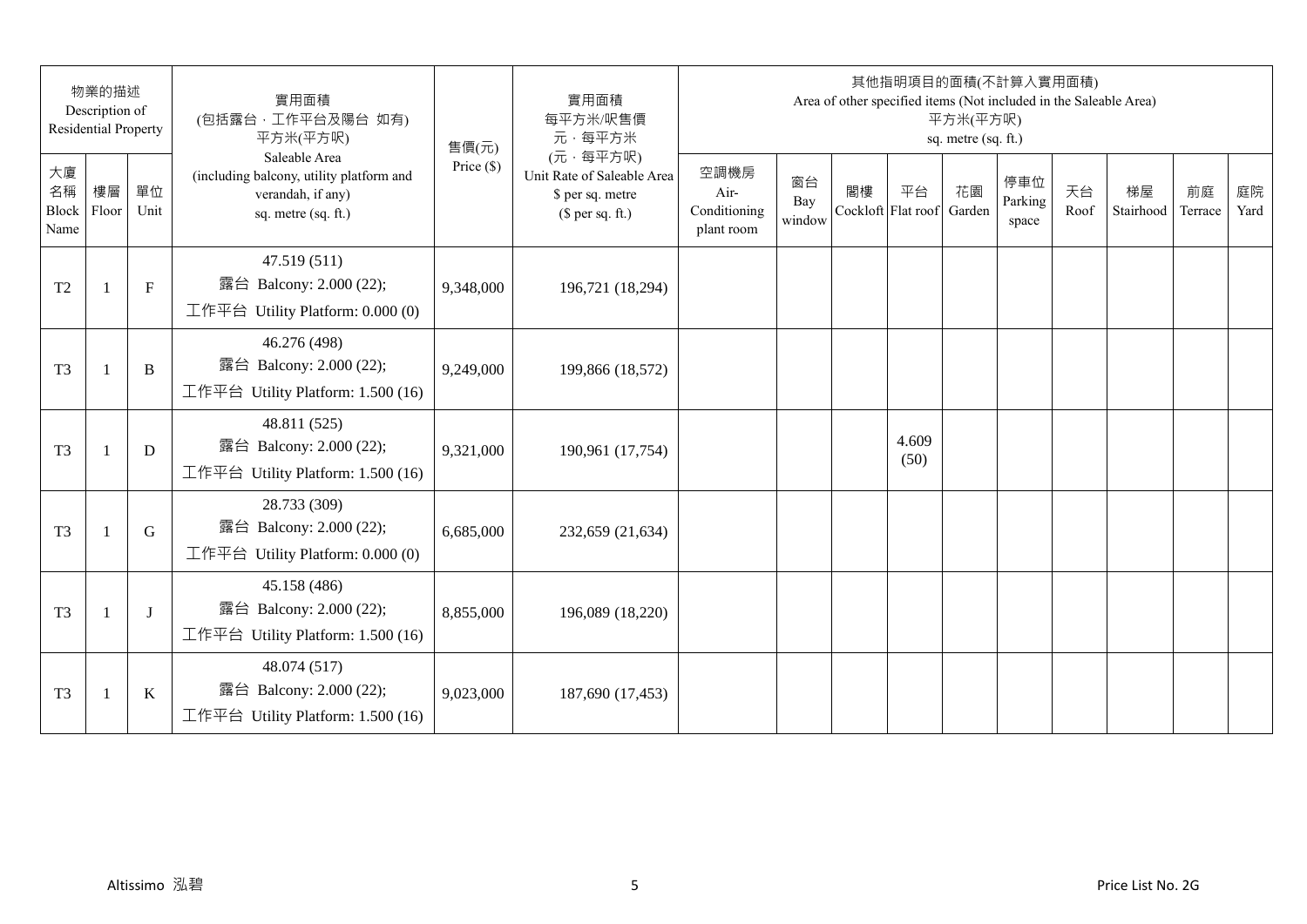|                           | 物業的描述<br>Description of<br><b>Residential Property</b> |              | 實用面積<br>(包括露台,工作平台及陽台 如有)<br>平方米(平方呎)                                                                 | 售價(元)        | 實用面積<br>每平方米/呎售價<br>元·每平方米                                                     |                                            |                     |    | 其他指明項目的面積(不計算入實用面積)      | 平方米(平方呎)<br>sq. metre (sq. ft.) |                         |            | Area of other specified items (Not included in the Saleable Area) |               |            |
|---------------------------|--------------------------------------------------------|--------------|-------------------------------------------------------------------------------------------------------|--------------|--------------------------------------------------------------------------------|--------------------------------------------|---------------------|----|--------------------------|---------------------------------|-------------------------|------------|-------------------------------------------------------------------|---------------|------------|
| 大廈<br>名稱<br>Block<br>Name | 樓層<br>Floor                                            | 單位<br>Unit   | Saleable Area<br>(including balcony, utility platform and<br>verandah, if any)<br>sq. metre (sq. ft.) | Price $(\$)$ | (元·每平方呎)<br>Unit Rate of Saleable Area<br>\$ per sq. metre<br>$$$ per sq. ft.) | 空調機房<br>Air-<br>Conditioning<br>plant room | 窗台<br>Bay<br>window | 閣樓 | 平台<br>Cockloft Flat roof | 花園<br>Garden                    | 停車位<br>Parking<br>space | 天台<br>Roof | 梯屋<br>Stairhood                                                   | 前庭<br>Terrace | 庭院<br>Yard |
| T <sub>3</sub>            | $\overline{2}$                                         | B            | 46.276 (498)<br>露台 Balcony: 2.000 (22);<br>工作平台 Utility Platform: 1.500 (16)                          | 9,269,000    | 200,298 (18,612)                                                               |                                            |                     |    |                          |                                 |                         |            |                                                                   |               |            |
| T <sub>3</sub>            | $\overline{2}$                                         | D            | 48.811 (525)<br>露台 Balcony: 2.000 (22);<br>工作平台 Utility Platform: 1.500 (16)                          | 9,387,000    | 192,313 (17,880)                                                               |                                            |                     |    |                          |                                 |                         |            |                                                                   |               |            |
| T <sub>3</sub>            | $\overline{2}$                                         | G            | 28.733 (309)<br>露台 Balcony: 2.000 (22);<br>工作平台 Utility Platform: $0.000(0)$                          | 6,696,000    | 233,042 (21,670)                                                               |                                            |                     |    |                          |                                 |                         |            |                                                                   |               |            |
| T <sub>3</sub>            | $\overline{2}$                                         | $\mathbf{I}$ | 45.158 (486)<br>露台 Balcony: 2.000 (22);<br>工作平台 Utility Platform: 1.500 (16)                          | 8,874,000    | 196,510 (18,259)                                                               |                                            |                     |    |                          |                                 |                         |            |                                                                   |               |            |
| T <sub>3</sub>            | 3                                                      | B            | 46.276 (498)<br>露台 Balcony: 2.000 (22);<br>工作平台 Utility Platform: 1.500 (16)                          | 9,286,000    | 200,666 (18,647)                                                               |                                            |                     |    |                          |                                 |                         |            |                                                                   |               |            |
| T <sub>3</sub>            | 3                                                      | D            | 48.811 (525)<br>露台 Balcony: 2.000 (22);<br>工作平台 Utility Platform: $1.500(16)$                         | 9,404,000    | 192,661 (17,912)                                                               |                                            |                     |    |                          |                                 |                         |            |                                                                   |               |            |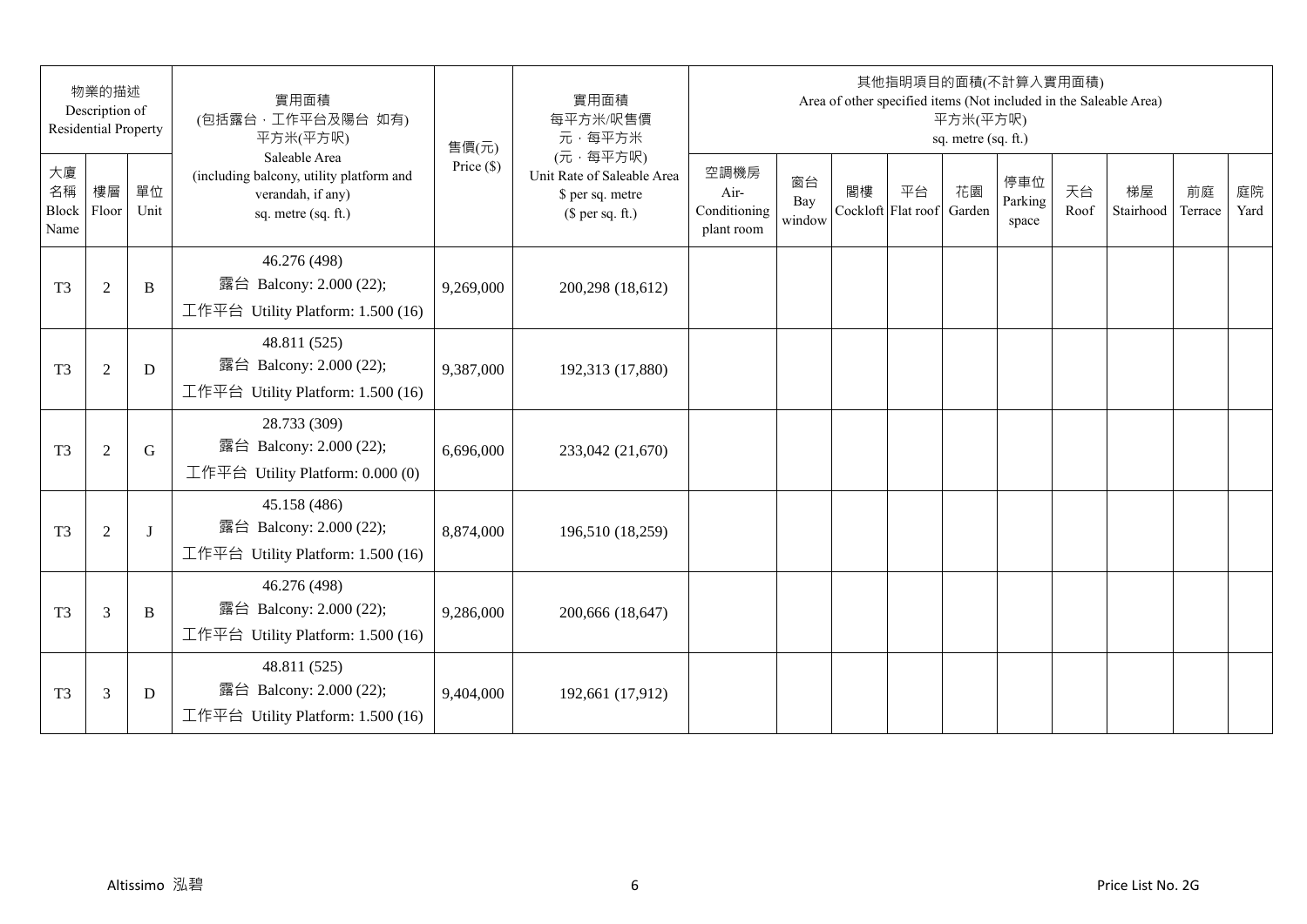|                           | 物業的描述<br>Description of<br><b>Residential Property</b> |            | 實用面積<br>(包括露台,工作平台及陽台 如有)<br>平方米(平方呎)                                                                 | 售價(元)        | 實用面積<br>每平方米/呎售價<br>元·每平方米                                                     |                                            |                     |    | 其他指明項目的面積(不計算入實用面積)      | 平方米(平方呎)<br>sq. metre (sq. ft.) |                         |            | Area of other specified items (Not included in the Saleable Area) |               |            |
|---------------------------|--------------------------------------------------------|------------|-------------------------------------------------------------------------------------------------------|--------------|--------------------------------------------------------------------------------|--------------------------------------------|---------------------|----|--------------------------|---------------------------------|-------------------------|------------|-------------------------------------------------------------------|---------------|------------|
| 大廈<br>名稱<br>Block<br>Name | 樓層<br>Floor                                            | 單位<br>Unit | Saleable Area<br>(including balcony, utility platform and<br>verandah, if any)<br>sq. metre (sq. ft.) | Price $(\$)$ | (元·每平方呎)<br>Unit Rate of Saleable Area<br>\$ per sq. metre<br>$$$ per sq. ft.) | 空調機房<br>Air-<br>Conditioning<br>plant room | 窗台<br>Bay<br>window | 閣樓 | 平台<br>Cockloft Flat roof | 花園<br>Garden                    | 停車位<br>Parking<br>space | 天台<br>Roof | 梯屋<br>Stairhood                                                   | 前庭<br>Terrace | 庭院<br>Yard |
| T <sub>3</sub>            | 3                                                      | G          | 28.733 (309)<br>露台 Balcony: 2.000 (22);<br>工作平台 Utility Platform: 0.000 (0)                           | 6,708,000    | 233,460 (21,709)                                                               |                                            |                     |    |                          |                                 |                         |            |                                                                   |               |            |
| T <sub>3</sub>            | $\overline{3}$                                         | J          | 45.158 (486)<br>露台 Balcony: 2.000 (22);<br>工作平台 Utility Platform: 1.500 (16)                          | 8,893,000    | 196,931 (18,298)                                                               |                                            |                     |    |                          |                                 |                         |            |                                                                   |               |            |
| T <sub>3</sub>            | 5                                                      | D          | 48.811 (525)<br>露台 Balcony: 2.000 (22);<br>工作平台 Utility Platform: 1.500 (16)                          | 9,539,000    | 195,427 (18,170)                                                               |                                            |                     |    |                          |                                 |                         |            |                                                                   |               |            |
| T <sub>3</sub>            | 5                                                      | G          | 28.733 (309)<br>露台 Balcony: 2.000 (22);<br>工作平台 Utility Platform: 0.000 (0)                           | 6,720,000    | 233,877 (21,748)                                                               |                                            |                     |    |                          |                                 |                         |            |                                                                   |               |            |
| T <sub>3</sub>            | 5                                                      | J          | 45.158 (486)<br>露台 Balcony: 2.000 (22);<br>工作平台 Utility Platform: 1.500 (16)                          | 8,908,000    | 197,263 (18,329)                                                               |                                            |                     |    |                          |                                 |                         |            |                                                                   |               |            |
| T <sub>3</sub>            | 6                                                      | D          | 48.811 (525)<br>露台 Balcony: 2.000 (22);<br>工作平台 Utility Platform: $1.500(16)$                         | 9,673,000    | 198,173 (18,425)                                                               |                                            |                     |    |                          |                                 |                         |            |                                                                   |               |            |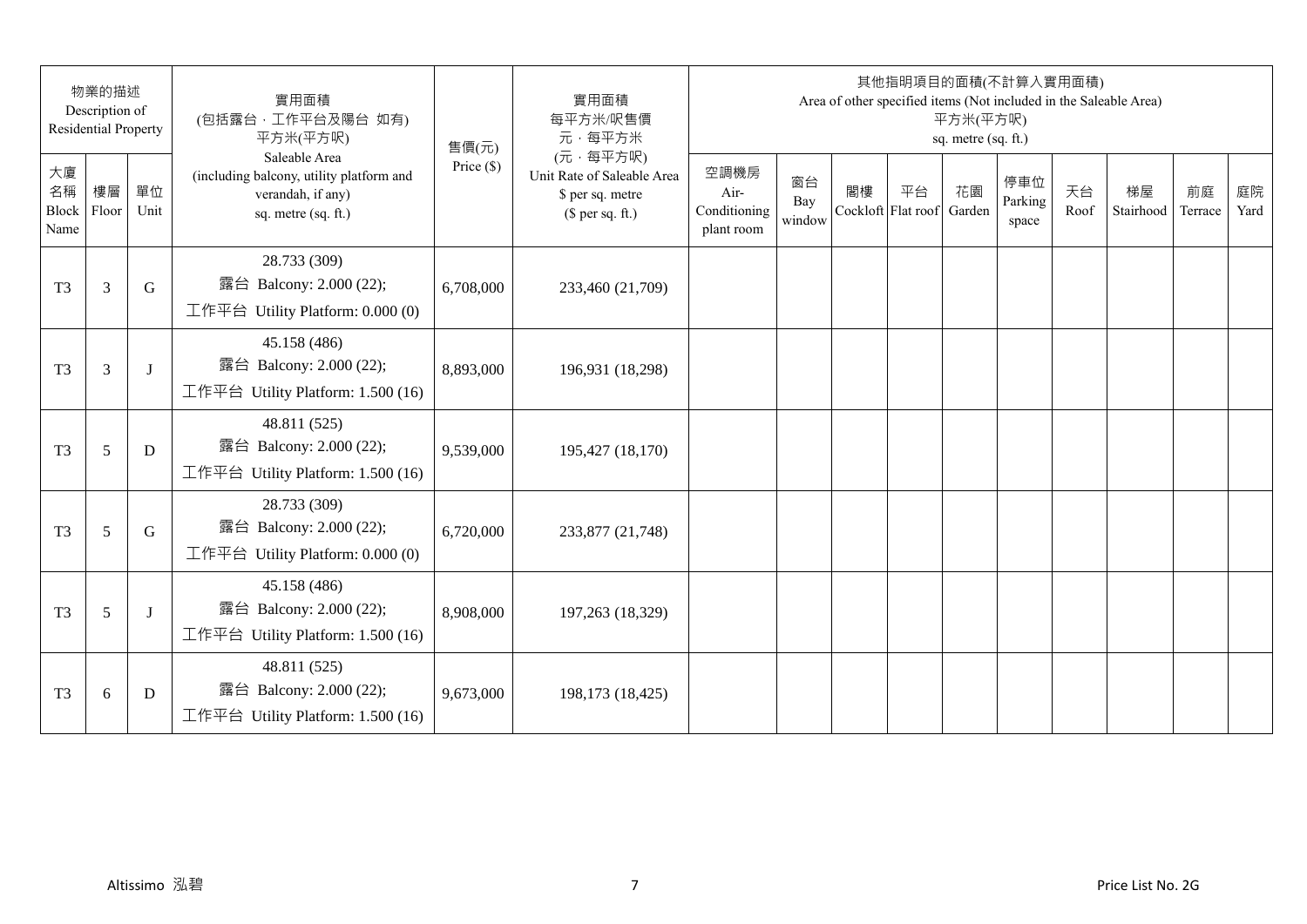|                           | 物業的描述<br>Description of<br><b>Residential Property</b> |            | 實用面積<br>(包括露台,工作平台及陽台 如有)<br>平方米(平方呎)                                                                 | 售價(元)        | 實用面積<br>每平方米/呎售價<br>元·每平方米                                                     |                                            |                     |    | 其他指明項目的面積(不計算入實用面積)<br>Area of other specified items (Not included in the Saleable Area) | 平方米(平方呎)<br>sq. metre (sq. ft.) |                         |            |                 |               |            |
|---------------------------|--------------------------------------------------------|------------|-------------------------------------------------------------------------------------------------------|--------------|--------------------------------------------------------------------------------|--------------------------------------------|---------------------|----|------------------------------------------------------------------------------------------|---------------------------------|-------------------------|------------|-----------------|---------------|------------|
| 大廈<br>名稱<br>Block<br>Name | 樓層<br>Floor                                            | 單位<br>Unit | Saleable Area<br>(including balcony, utility platform and<br>verandah, if any)<br>sq. metre (sq. ft.) | Price $(\$)$ | (元·每平方呎)<br>Unit Rate of Saleable Area<br>\$ per sq. metre<br>$$$ per sq. ft.) | 空調機房<br>Air-<br>Conditioning<br>plant room | 窗台<br>Bay<br>window | 閣樓 | 平台<br>Cockloft Flat roof                                                                 | 花園<br>Garden                    | 停車位<br>Parking<br>space | 天台<br>Roof | 梯屋<br>Stairhood | 前庭<br>Terrace | 庭院<br>Yard |
| T <sub>3</sub>            | 6                                                      | G          | 28.733 (309)<br>露台 Balcony: 2.000 (22);<br>工作平台 Utility Platform: $0.000(0)$                          | 6,810,000    | 237,010 (22,039)                                                               |                                            |                     |    |                                                                                          |                                 |                         |            |                 |               |            |
| T <sub>3</sub>            | 6                                                      | J          | 45.158 (486)<br>露台 Balcony: 2.000 (22);<br>工作平台 Utility Platform: 1.500 (16)                          | 8,946,000    | 198,104 (18,407)                                                               |                                            |                     |    |                                                                                          |                                 |                         |            |                 |               |            |
| T <sub>3</sub>            | $\tau$                                                 | D          | 48.811 (525)<br>露台 Balcony: 2.000 (22);<br>工作平台 Utility Platform: 1.500 (16)                          | 9,700,000    | 198,726 (18,476)                                                               |                                            |                     |    |                                                                                          |                                 |                         |            |                 |               |            |
| T <sub>3</sub>            | $\tau$                                                 | G          | 28.733 (309)<br>露台 Balcony: 2.000 (22);<br>工作平台 Utility Platform: $0.000(0)$                          | 6,818,000    | 237,288 (22,065)                                                               |                                            |                     |    |                                                                                          |                                 |                         |            |                 |               |            |
| T <sub>3</sub>            | $\overline{7}$                                         | J          | 45.158 (486)<br>露台 Balcony: 2.000 (22);<br>工作平台 Utility Platform: 1.500 (16)                          | 9,065,000    | 200,740 (18,652)                                                               |                                            |                     |    |                                                                                          |                                 |                         |            |                 |               |            |
| T <sub>3</sub>            | 8                                                      | G          | 28.733 (309)<br>露台 Balcony: 2.000 (22);<br>工作平台 Utility Platform: $0.000(0)$                          | 7,335,000    | 255,281 (23,738)                                                               |                                            |                     |    |                                                                                          |                                 |                         |            |                 |               |            |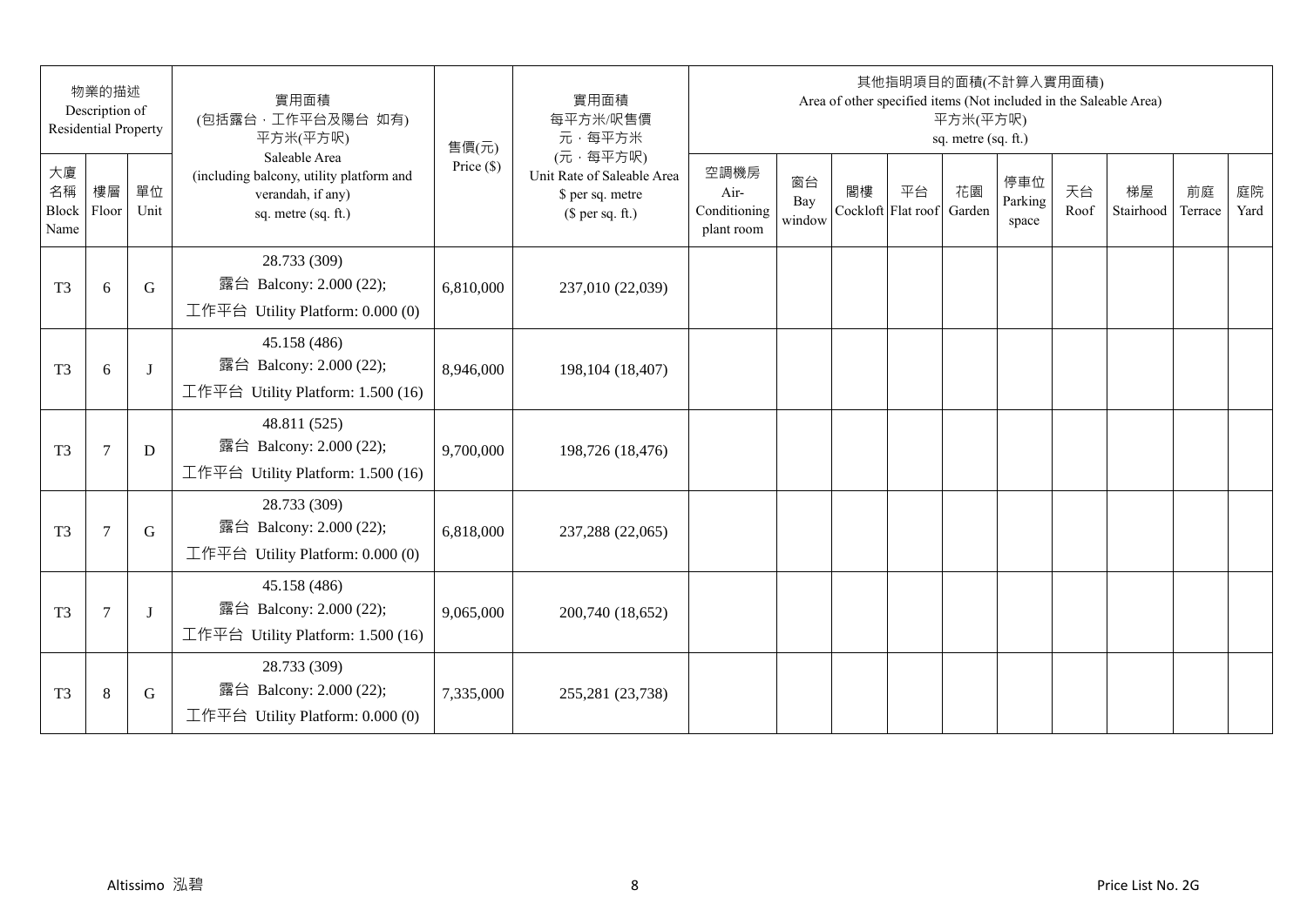|                           | 物業的描述<br>Description of<br><b>Residential Property</b> |              | 實用面積<br>(包括露台,工作平台及陽台 如有)<br>平方米(平方呎)                                                                 | 售價(元)        | 實用面積<br>每平方米/呎售價<br>元·每平方米                                                     |                                            |                     |    | 其他指明項目的面積(不計算入實用面積)      | 平方米(平方呎)<br>sq. metre (sq. ft.) |                         |            | Area of other specified items (Not included in the Saleable Area) |               |            |
|---------------------------|--------------------------------------------------------|--------------|-------------------------------------------------------------------------------------------------------|--------------|--------------------------------------------------------------------------------|--------------------------------------------|---------------------|----|--------------------------|---------------------------------|-------------------------|------------|-------------------------------------------------------------------|---------------|------------|
| 大廈<br>名稱<br>Block<br>Name | 樓層<br>Floor                                            | 單位<br>Unit   | Saleable Area<br>(including balcony, utility platform and<br>verandah, if any)<br>sq. metre (sq. ft.) | Price $(\$)$ | (元·每平方呎)<br>Unit Rate of Saleable Area<br>\$ per sq. metre<br>$$$ per sq. ft.) | 空調機房<br>Air-<br>Conditioning<br>plant room | 窗台<br>Bay<br>window | 閣樓 | 平台<br>Cockloft Flat roof | 花園<br>Garden                    | 停車位<br>Parking<br>space | 天台<br>Roof | 梯屋<br>Stairhood                                                   | 前庭<br>Terrace | 庭院<br>Yard |
| T <sub>3</sub>            | 8                                                      | H            | 44.867 (483)<br>露台 Balcony: 2.000 (22);<br>工作平台 Utility Platform: 1.500 (16)                          | 9,731,000    | 216,885 (20,147)                                                               |                                            |                     |    |                          |                                 |                         |            |                                                                   |               |            |
| T <sub>3</sub>            | 8                                                      | J            | 45.158 (486)<br>露台 Balcony: 2.000 (22);<br>工作平台 Utility Platform: 1.500 (16)                          | 9,199,000    | 203,707 (18,928)                                                               |                                            |                     |    |                          |                                 |                         |            |                                                                   |               |            |
| T <sub>3</sub>            | 9                                                      | G            | 28.733 (309)<br>露台 Balcony: 2.000 (22);<br>工作平台 Utility Platform: $0.000(0)$                          | 7,335,000    | 255,281 (23,738)                                                               |                                            |                     |    |                          |                                 |                         |            |                                                                   |               |            |
| T <sub>3</sub>            | 9                                                      | $\mathbf{I}$ | 45.158 (486)<br>露台 Balcony: 2.000 (22);<br>工作平台 Utility Platform: 1.500 (16)                          | 9,199,000    | 203,707 (18,928)                                                               |                                            |                     |    |                          |                                 |                         |            |                                                                   |               |            |
| T <sub>3</sub>            | 10                                                     | G            | 28.733 (309)<br>露台 Balcony: 2.000 (22);<br>工作平台 Utility Platform: $0.000(0)$                          | 7,413,000    | 257,996 (23,990)                                                               |                                            |                     |    |                          |                                 |                         |            |                                                                   |               |            |
| T <sub>3</sub>            | 10                                                     | J            | 45.158 (486)<br>露台 Balcony: 2.000 (22);<br>工作平台 Utility Platform: $1.500(16)$                         | 9,288,000    | 205,678 (19,111)                                                               |                                            |                     |    |                          |                                 |                         |            |                                                                   |               |            |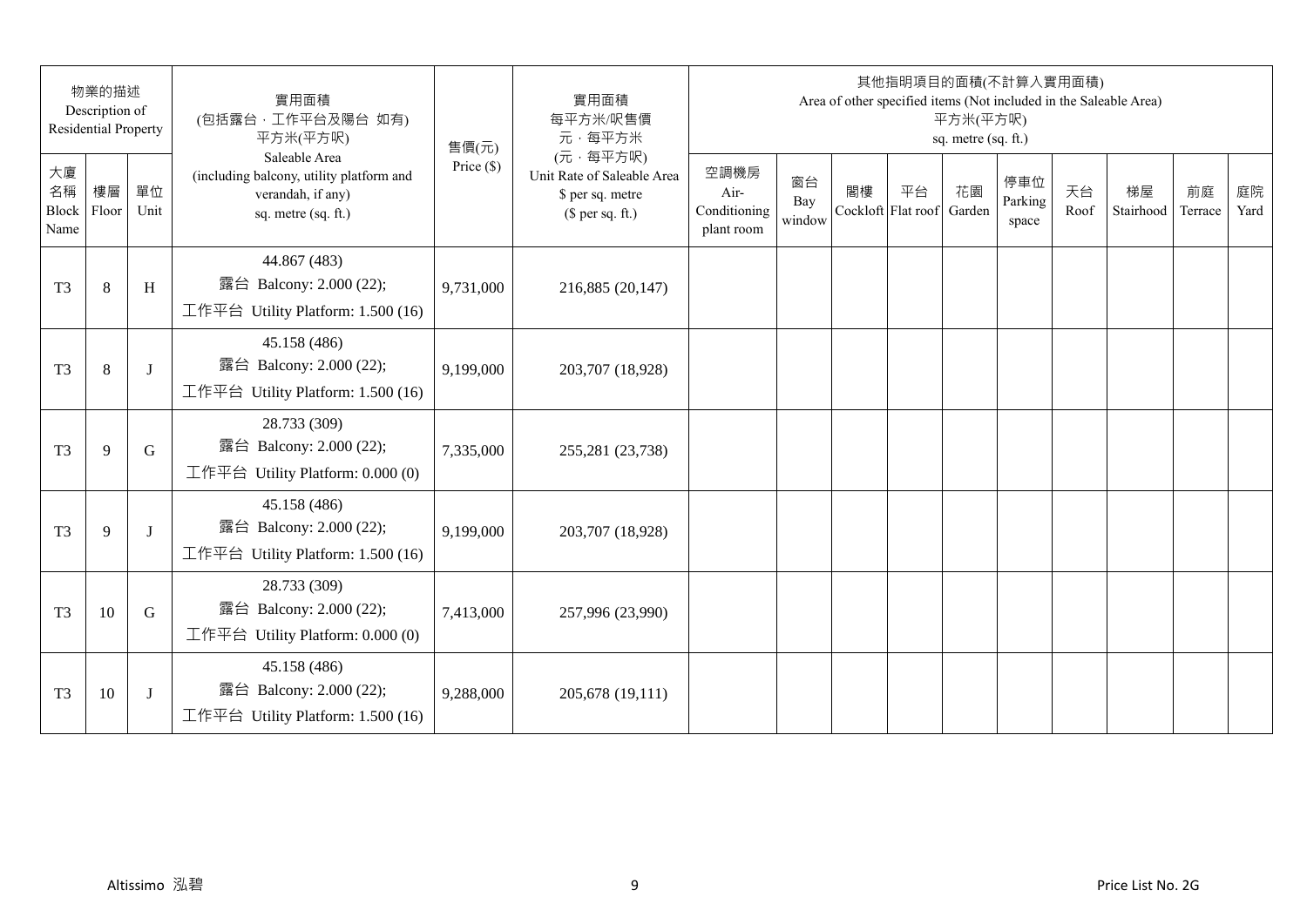|                           | 物業的描述<br>Description of<br><b>Residential Property</b> |            | 實用面積<br>(包括露台,工作平台及陽台 如有)<br>平方米(平方呎)                                                                 | 售價(元)        | 實用面積<br>每平方米/呎售價<br>元·每平方米                                                     |                                            |                     |    | 其他指明項目的面積(不計算入實用面積)      | 平方米(平方呎)<br>sq. metre (sq. ft.) |                         |            | Area of other specified items (Not included in the Saleable Area) |               |            |
|---------------------------|--------------------------------------------------------|------------|-------------------------------------------------------------------------------------------------------|--------------|--------------------------------------------------------------------------------|--------------------------------------------|---------------------|----|--------------------------|---------------------------------|-------------------------|------------|-------------------------------------------------------------------|---------------|------------|
| 大廈<br>名稱<br>Block<br>Name | 樓層<br>Floor                                            | 單位<br>Unit | Saleable Area<br>(including balcony, utility platform and<br>verandah, if any)<br>sq. metre (sq. ft.) | Price $(\$)$ | (元·每平方呎)<br>Unit Rate of Saleable Area<br>\$ per sq. metre<br>$$$ per sq. ft.) | 空調機房<br>Air-<br>Conditioning<br>plant room | 窗台<br>Bay<br>window | 閣樓 | 平台<br>Cockloft Flat roof | 花園<br>Garden                    | 停車位<br>Parking<br>space | 天台<br>Roof | 梯屋<br>Stairhood                                                   | 前庭<br>Terrace | 庭院<br>Yard |
| T <sub>3</sub>            | 11                                                     | G          | 28.733 (309)<br>露台 Balcony: 2.000 (22);<br>工作平台 Utility Platform: 0.000 (0)                           | 7,507,000    | 261,268 (24,294)                                                               |                                            |                     |    |                          |                                 |                         |            |                                                                   |               |            |
| T <sub>3</sub>            | 11                                                     | J          | 45.158 (486)<br>露台 Balcony: 2.000 (22);<br>工作平台 Utility Platform: 1.500 (16)                          | 9,422,000    | 208,645 (19,387)                                                               |                                            |                     |    |                          |                                 |                         |            |                                                                   |               |            |
| T <sub>3</sub>            | 12                                                     | G          | 28.733 (309)<br>露台 Balcony: 2.000 (22);<br>工作平台 Utility Platform: $0.000(0)$                          | 7,611,000    | 264,887 (24,631)                                                               |                                            |                     |    |                          |                                 |                         |            |                                                                   |               |            |
| T <sub>3</sub>            | 12                                                     | J          | 45.158 (486)<br>露台 Balcony: 2.000 (22);<br>工作平台 Utility Platform: 1.500 (16)                          | 9,556,000    | 211,613 (19,663)                                                               |                                            |                     |    |                          |                                 |                         |            |                                                                   |               |            |
| T <sub>3</sub>            | 15                                                     | E          | 28.805 (310)<br>露台 Balcony: 2.000 (22);<br>工作平台 Utility Platform: $0.000(0)$                          | 7,597,000    | 263,739 (24,506)                                                               |                                            |                     |    |                          |                                 |                         |            |                                                                   |               |            |
| T <sub>3</sub>            | 15                                                     | G          | 28.733 (309)<br>露台 Balcony: 2.000 (22);<br>工作平台 Utility Platform: $0.000(0)$                          | 7,748,000    | 269,655 (25,074)                                                               |                                            |                     |    |                          |                                 |                         |            |                                                                   |               |            |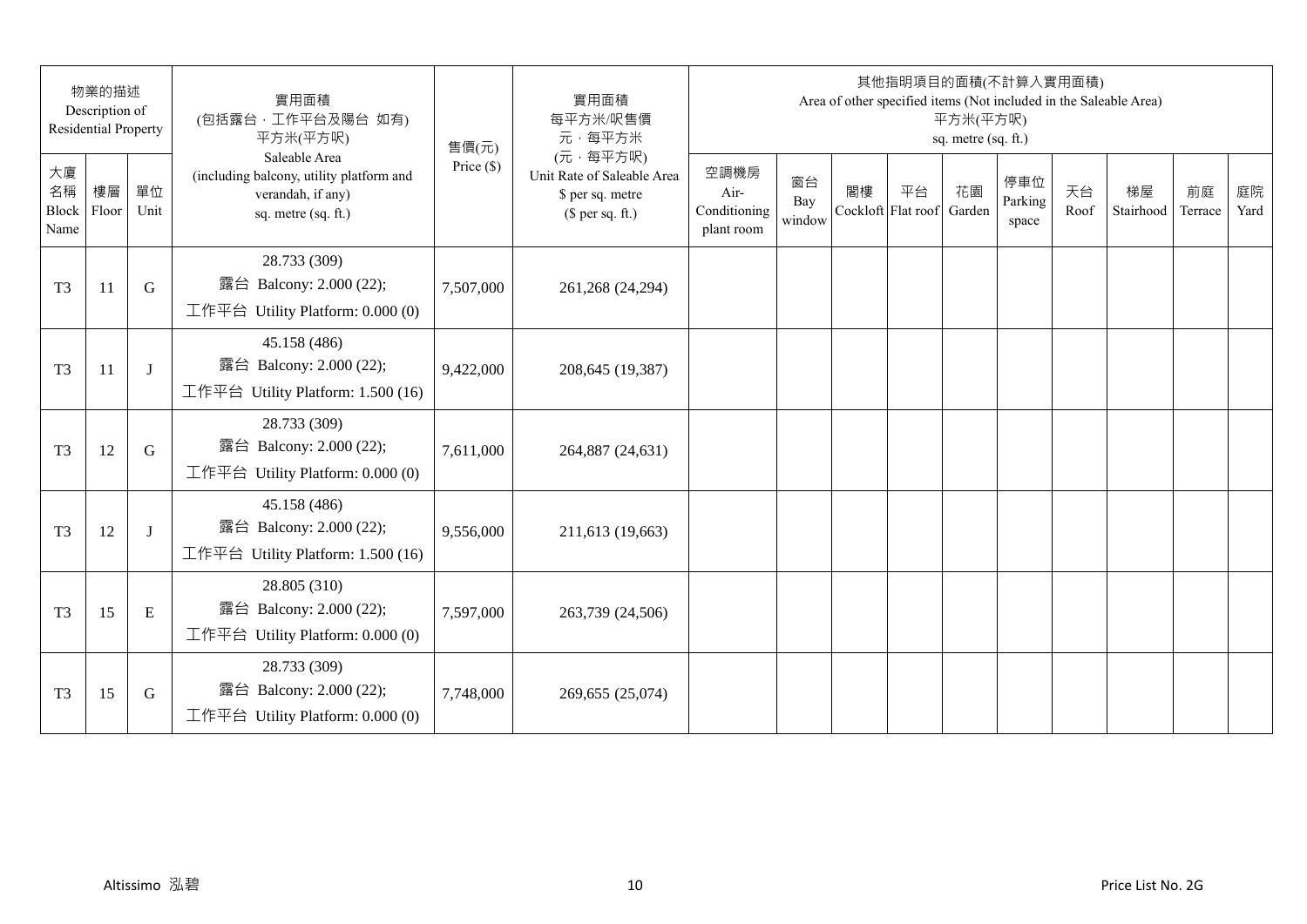| 物業的描述<br>Description of<br><b>Residential Property</b> |             | 實用面積<br>(包括露台,工作平台及陽台 如有)<br>平方米(平方呎) | 售價(元)                                                                                                 | 實用面積<br>每平方米/呎售價<br>元·每平方米 | 其他指明項目的面積(不計算入實用面積)<br>Area of other specified items (Not included in the Saleable Area)<br>平方米(平方呎)<br>sq. metre (sq. ft.) |                                            |                     |    |                          |              |                         |            |                 |               |            |
|--------------------------------------------------------|-------------|---------------------------------------|-------------------------------------------------------------------------------------------------------|----------------------------|-----------------------------------------------------------------------------------------------------------------------------|--------------------------------------------|---------------------|----|--------------------------|--------------|-------------------------|------------|-----------------|---------------|------------|
| 大廈<br>名稱<br>Block<br>Name                              | 樓層<br>Floor | 單位<br>Unit                            | Saleable Area<br>(including balcony, utility platform and<br>verandah, if any)<br>sq. metre (sq. ft.) | Price $(\$)$               | (元·每平方呎)<br>Unit Rate of Saleable Area<br>\$ per sq. metre<br>$$$ per sq. ft.)                                              | 空調機房<br>Air-<br>Conditioning<br>plant room | 窗台<br>Bay<br>window | 閣樓 | 平台<br>Cockloft Flat roof | 花園<br>Garden | 停車位<br>Parking<br>space | 天台<br>Roof | 梯屋<br>Stairhood | 前庭<br>Terrace | 庭院<br>Yard |
| T <sub>3</sub>                                         | 15          | J                                     | 45.158 (486)<br>露台 Balcony: 2.000 (22);<br>工作平台 Utility Platform: 1.500 (16)                          | 9,733,000                  | 215,532 (20,027)                                                                                                            |                                            |                     |    |                          |              |                         |            |                 |               |            |
| T <sub>3</sub>                                         | 16          | E                                     | 28.805 (310)<br>露台 Balcony: 2.000 (22);<br>工作平台 Utility Platform: 0.000 (0)                           | 7,737,000                  | 268,599 (24,958)                                                                                                            |                                            |                     |    |                          |              |                         |            |                 |               |            |
| T <sub>3</sub>                                         | 16          | G                                     | 28.733 (309)<br>露台 Balcony: 2.000 (22);<br>工作平台 Utility Platform: $0.000(0)$                          | 7,886,000                  | 274,458 (25,521)                                                                                                            |                                            |                     |    |                          |              |                         |            |                 |               |            |
| T <sub>3</sub>                                         | 16          | H                                     | 44.867 (483)<br>露台 Balcony: 2.000 (22);<br>工作平台 Utility Platform: 1.500 (16)                          | 10,488,000                 | 233,758 (21,714)                                                                                                            |                                            |                     |    |                          |              |                         |            |                 |               |            |
| T <sub>3</sub>                                         | 16          | J                                     | 45.158 (486)<br>露台 Balcony: 2.000 (22);<br>工作平台 Utility Platform: 1.500 (16)                          | 9,914,000                  | 219,540 (20,399)                                                                                                            |                                            |                     |    |                          |              |                         |            |                 |               |            |
| T <sub>3</sub>                                         | 16          | L                                     | 44.887 (483)<br>露台 Balcony: 2.000 (22);<br>工作平台 Utility Platform: $1.500(16)$                         | 9,894,000                  | 220,420 (20,484)                                                                                                            |                                            |                     |    |                          |              |                         |            |                 |               |            |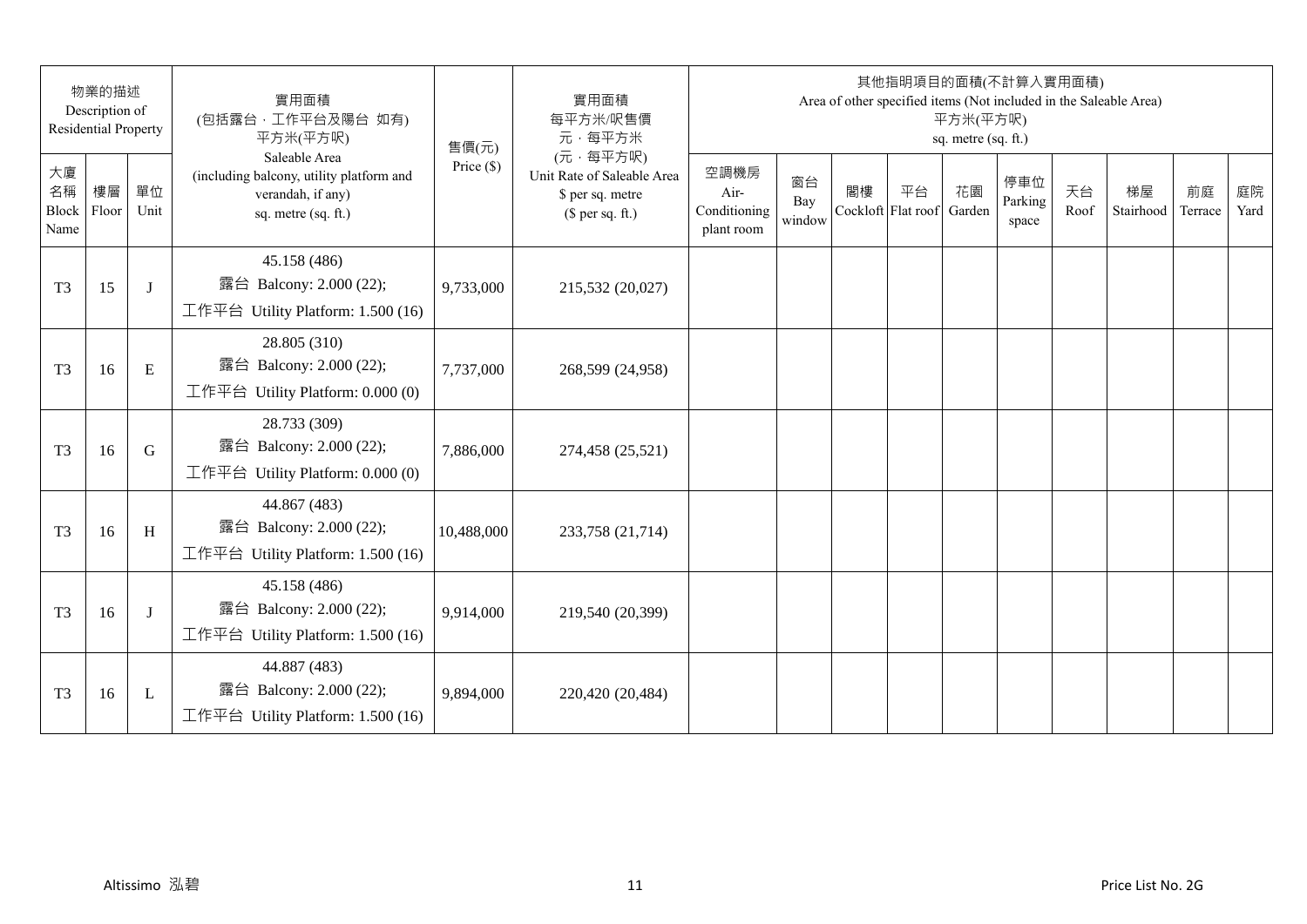| 物業的描述<br>Description of<br>Residential Property |                |              | 實用面積<br>(包括露台,工作平台及陽台 如有)<br>平方米(平方呎)                                                                 | 售價(元)        | 實用面積<br>每平方米/呎售價<br>元·每平方米                                                     | 其他指明項目的面積(不計算入實用面積)<br>Area of other specified items (Not included in the Saleable Area)<br>平方米(平方呎)<br>sq. metre (sq. ft.) |                     |    |                          |              |                         |            |                 |               |            |  |
|-------------------------------------------------|----------------|--------------|-------------------------------------------------------------------------------------------------------|--------------|--------------------------------------------------------------------------------|-----------------------------------------------------------------------------------------------------------------------------|---------------------|----|--------------------------|--------------|-------------------------|------------|-----------------|---------------|------------|--|
| 大廈<br>名稱<br>Block<br>Name                       | 樓層<br>Floor    | 單位<br>Unit   | Saleable Area<br>(including balcony, utility platform and<br>verandah, if any)<br>sq. metre (sq. ft.) | Price $(\$)$ | (元·每平方呎)<br>Unit Rate of Saleable Area<br>\$ per sq. metre<br>$$$ per sq. ft.) | 空調機房<br>Air-<br>Conditioning<br>plant room                                                                                  | 窗台<br>Bay<br>window | 閣樓 | 平台<br>Cockloft Flat roof | 花園<br>Garden | 停車位<br>Parking<br>space | 天台<br>Roof | 梯屋<br>Stairhood | 前庭<br>Terrace | 庭院<br>Yard |  |
| T <sub>5</sub>                                  |                | $\mathbf{J}$ | 48.593 (523)<br>露台 Balcony: 2.000 (22);<br>工作平台 Utility Platform: 0.000 (0)                           | 9,808,000    | 201,840 (18,753)                                                               |                                                                                                                             |                     |    | 5.699<br>(61)            |              |                         |            |                 |               |            |  |
| T <sub>5</sub>                                  | $\overline{7}$ | $\mathbf{F}$ | 28.578 (308)<br>露台 Balcony: 2.000 (22);<br>工作平台 Utility Platform: $0.000(0)$                          | 7,680,000    | 268,738 (24,935)                                                               |                                                                                                                             |                     |    |                          |              |                         |            |                 |               |            |  |
| T <sub>5</sub>                                  | 8              | $\mathbf{F}$ | 28.578 (308)<br>露台 Balcony: 2.000 (22);<br>工作平台 Utility Platform: $0.000(0)$                          | 7,785,000    | 272,412 (25,276)                                                               |                                                                                                                             |                     |    |                          |              |                         |            |                 |               |            |  |
| T <sub>5</sub>                                  | 12             | F            | 28.578 (308)<br>Balcony: 2.000 (22);<br>露台<br>工作平台 Utility Platform: $0.000(0)$                       | 8,061,000    | 282,070 (26,172)                                                               |                                                                                                                             |                     |    |                          |              |                         |            |                 |               |            |  |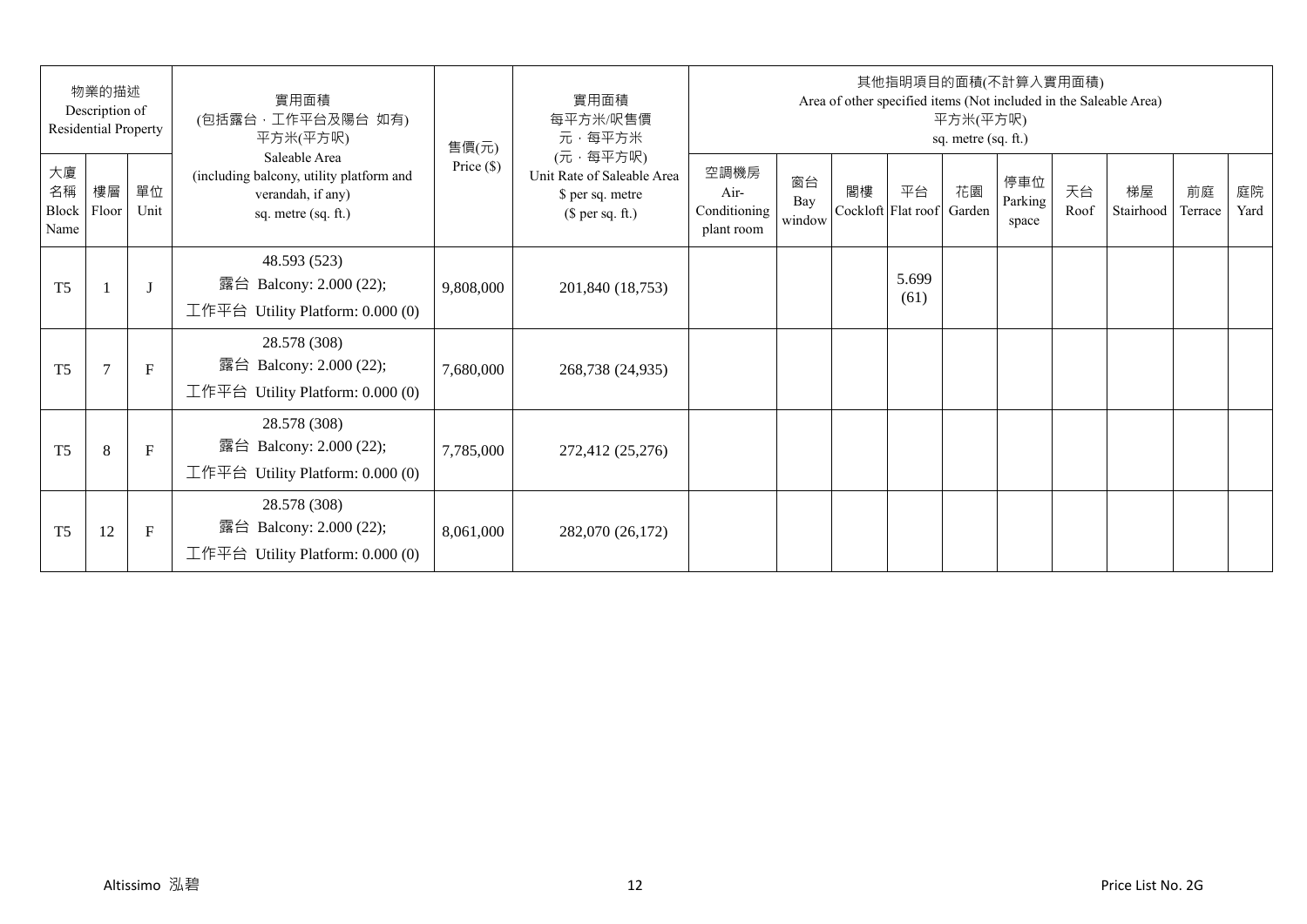## **第三部份:其他資料 Part 3: Other Information**

#### (1) 準買家應參閱發展項目的售樓說明書,以了解該項目的資料。 Prospective purchasers are advised to refer to the sales brochure for the development for information on the development.

#### $(2)$  根據《一手住宅物業銷售條例》第 52(1)條及第 53(2)及(3)條,

According to sections 52(1) and 53(2) and (3) of the Residential Properties (First-hand Sales) Ordinance, –

#### 第 52(1) 條 / Section 52(1)

在某人就指明住宅物業與擁有人訂立臨時買賣合約時,該人須向擁有人支付售價的 5%的臨時訂金。

A preliminary deposit of 5% of the purchase price is payable by a person to the owner on entering into a preliminary agreement for sale and purchase in respect of the specified residential property with the owner.

#### 第 53(2) 條 / Section 53(2)

如某人於某日期訂立臨時買賣合約,並於該日期後的 5 個工作日內,就有關住宅物業簽立買賣合約,則擁有人必須在該日期後的 8 個工作日內,簽立該買賣合約。 If a person executes an agreement for sale and purchase in respect of the residential property within 5 working days after the date on which the person enters into the preliminary agreement for sale and purchase, the owner must execute the agreement for sale and purchase within 8 working days after that date.

#### 第 53(3) 條 / Section 53(3)

如某人於某日期訂立臨時買賣合約時,但沒有於該日期後的 5 個工作日內,就有關住宅物業簽立買賣合約,則 – (i) 該臨時合約即告終止;(ii) 有關的臨時訂金即予沒收;及 (iii) 擁 有人不得就該人沒有簽立買賣合約而針對該人提出進一步申索。

If a person does not execute an agreement for sale and purchase in respect of the residential property within 5 working days after the date on which the person enters into the preliminary agreement for sale and purchase-

(i) the preliminary agreement is terminated; (ii) the preliminary deposit is forfeited; and (iii) the owner does not have any further claim against the person for the failure.

## (3) 實用面積及屬該住宅物業其他指明項目的面積是按《一手住宅物業銷售條例》第 8 條及附表二第 2 部的計算得出的。

The saleable area and area of other specified items of the residential property are calculated in accordance with section 8 and Part 2 of Schedule 2 to the Residential Properties(First-hand Sales) Ordinance.

- 
- (4) (i) 註:在第(4)段中: (a) 「售價」指本價單第二部份中所列之住宅物業的售價,而「成交金額」指將於臨時合約中訂明的住宅物業的實際售價。因應不同支付條款 及/或折扣按售價計算得出之價目,皆以進位到最接近的千位數作為成交金額。
	- (b) 「工作日」按《一手住宅物業銷售條例》第 2(1)條所定義。
	- (c) 「臨時合約」指臨時買賣合約。
	- (d) 「正式合約」指正式買賣合約。

Note: In paragraph (4): (a)

- "price" means the price of the residential property set out in Part 2 of this price list, and "transaction price" means the actual price of the residential property to be set out in PASP. The price obtained after applying the relevant terms of payment and/or applicable discount(s) on the price will be rounded up to the nearest thousand to determine the transaction price.
	- (b) "working day" shall be as defined in section 2(1) of the Residential Properties (First-hand Sales) Ordinance.
	- $(c)$ "PASP" means the Preliminary Agreement for Sale and Purchase.
	- (d) "ASP" means the Agreement for Sale and Purchase.

於簽署臨時合約時,買方須繳付相等於成交金額的 5%作為臨時訂金,請帶備港幣\$100,000 銀行本票以支付部份臨時訂金,抬頭請寫「的近律師行」或"Deacons"。請另備支 票以繳付臨時訂金之餘額。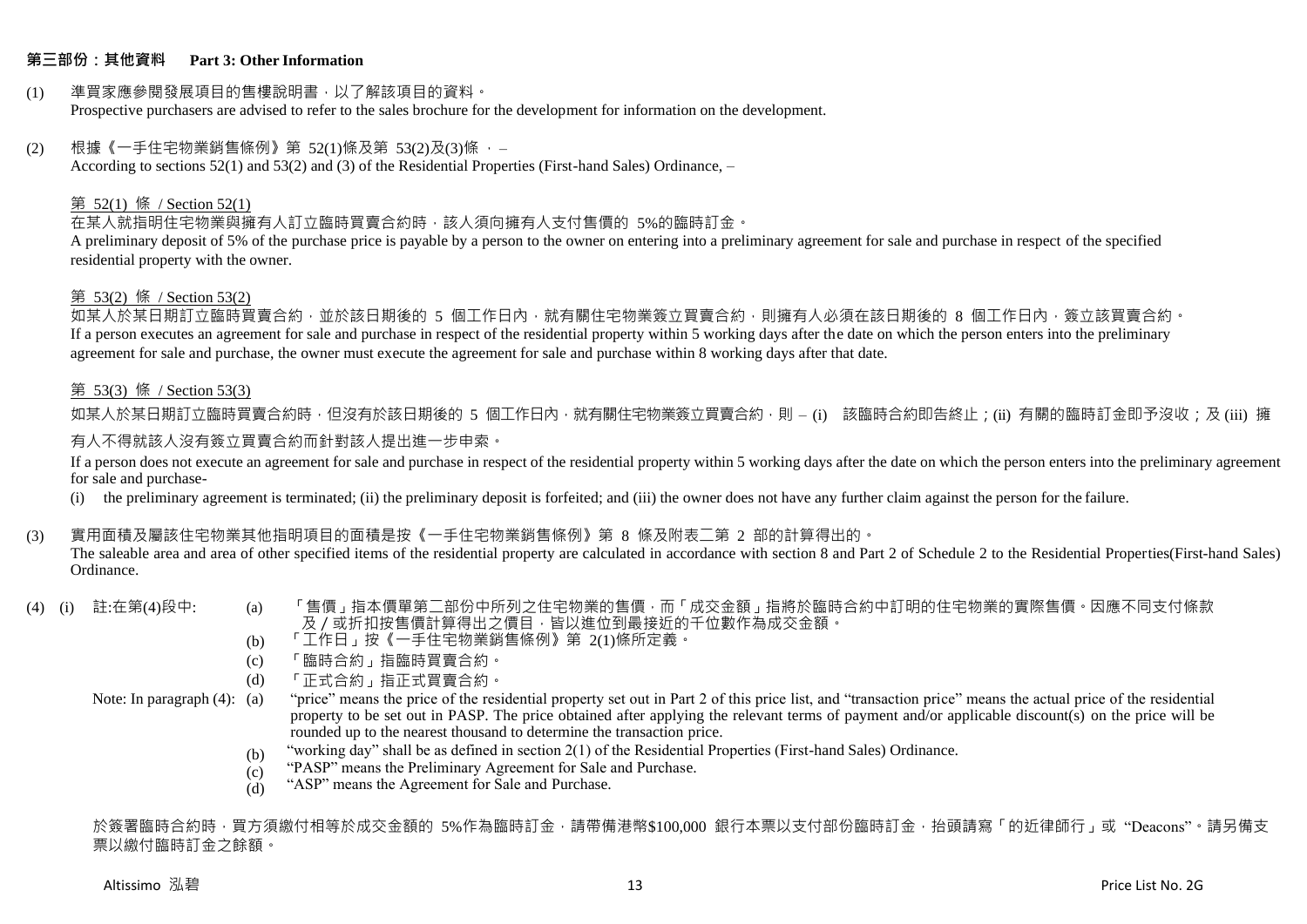The purchasers shall pay the preliminary deposit equivalent to 5% of the transaction price upon signing of the PASP. Please bring along a cashiers' order of HK\$100,000 made payable to "Deacons" for payment of part of the preliminary deposit. Please also bring along a cheque for payment of the balance of the preliminary deposit.

# **支付條款**

**Terms of Payment**

## (A) 120 天現金優惠付款計劃 120-day Cash Payment Plan (照售價減 10%) (10% discount from the price)

- (1) 買方須於簽署臨時合約時繳付相等於成交金額 5%作為臨時訂金。買方須於簽署臨時合約後 5 個工作日內簽署正式合約。 The purchaser shall pay the preliminary deposit equivalent to 5% of the transaction price upon signing of the PASP. The ASP shall be signed by the purchaser within 5 working days after signing of the PASP.
- (2) 買方簽署臨時合約後 30 天內再付成交金額 5%作為加付訂金。 A further 5% of the transaction price being further deposit shall be paid by the purchaser within 30 days after signing of the PASP.
- (3) 成交金額90%即成交金額餘款於買方簽署臨時合約後120 天內或於賣方就其有能力將有關住宅物業有效地轉讓予買方一事向買方發出書面通知的日期後的14 日內由 買方付清,以較早者為準。 90% of the transaction price being balance of the transaction price shall be paid by the purchaser within 120 days after signing of the PASP or within 14 days after the date of written notification to the purchaser that the vendor is in a position validly to assign the relevant residential property to the purchaser, whichever is earlier.
- (A1) (並無此編號之支付條款) ( No Terms of Payment of such numbering)
- (A2) (並無此編號之支付條款) ( No Terms of Payment of such numbering)

## (A3) 180 天卓越按揭付款計劃 180-day Premium Mortgage Payment Plan (照售價減 6%) (6% discount from the price)

- (1) 買方須於簽署臨時合約時繳付相等於成交金額 5%作為臨時訂金。買方須於簽署臨時合約後 5 個工作日內簽署正式合約。 The purchaser shall pay the preliminary deposit equivalent to 5% of the transaction price upon signing of the PASP. The ASP shall be signed by the purchaser within 5 working days after signing of the PASP.
- (2) 買方簽署臨時合約後 30 天內再付成交金額 5%作為加付訂金。 A further 5% of the transaction price being further deposit shall be paid by the purchaser within 30 days after signing of the PASP.
- (3) 成交金額90%即成交金額餘款於買方簽署臨時合約後180 天內或於賣方就其有能力將有關住宅物業有效地轉讓予買方一事向買方發出書面通知的日期後的14 日內由 買方付清,以較早者為準。

90% of the transaction price being balance of the transaction price shall be paid by the purchaser within 180 days after signing of the PASP or within 14 days after the date of written notification to the purchaser that the vendor is in a position validly to assign the relevant residential property to the purchaser, whichever is earlier.

## **本付款計劃提供「成交金額 75%第一按揭」安排,該安排詳情見第 (4)(iii)(b)段。**

**The arrangements of "First Mortgage for 75% of the transaction price" will be provided under this payment plan. Please see paragraph (4)(iii)(b) for the details of that**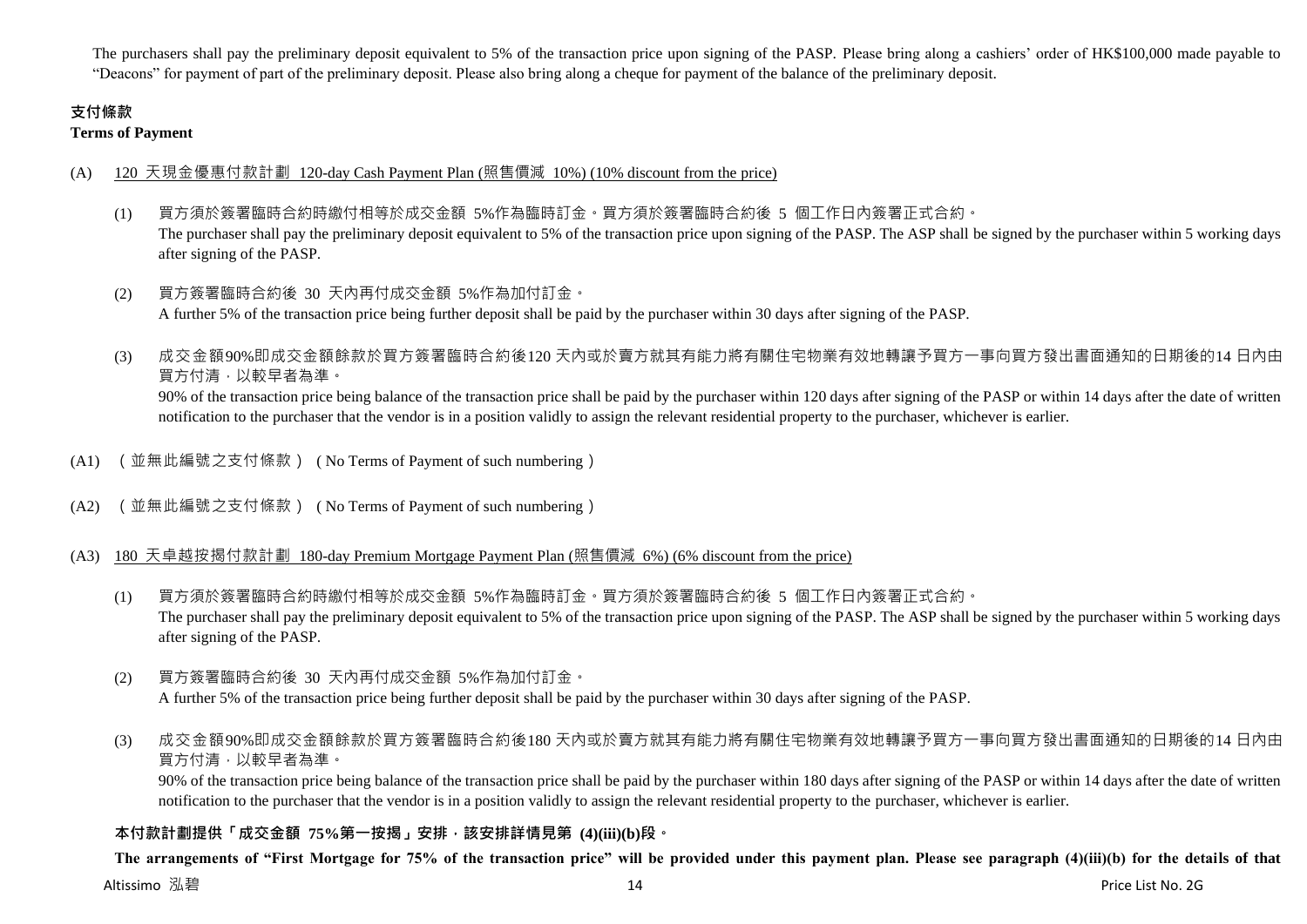#### **arrangement.**

## (A4) 180 天現金優惠付款計劃 180-day Cash Payment Payment Plan (照售價減 9%) (9% discount from the price)

- (1) 買方須於簽署臨時合約時繳付相等於成交金額 5%作為臨時訂金。買方須於簽署臨時合約後 5 個工作日內簽署正式合約。 The purchaser shall pay the preliminary deposit equivalent to 5% of the transaction price upon signing of the PASP. The ASP shall be signed by the purchaser within 5 working days after signing of the PASP.
- (2) 買方簽署臨時合約後 30 天內再付成交金額 5%作為加付訂金。 A further 5% of the transaction price being further deposit shall be paid by the purchaser within 30 days after signing of the PASP.
- (3) 成交金額90%即成交金額餘款於買方簽署臨時合約後180 天內或於賣方就其有能力將有關住宅物業有效地轉讓予買方一事向買方發出書面通知的日期後的14 日內由 買方付清,以較早者為準。

90% of the transaction price being balance of the transaction price shall be paid by the purchaser within 180 days after signing of the PASP or within 14 days after the date of written notification to the purchaser that the vendor is in a position validly to assign the relevant residential property to the purchaser, whichever is earlier.

- (B) (並無此編號之支付條款) ( No Terms of Payment of such numbering)
- (C) (並無此編號之支付條款) ( No Terms of Payment of such numbering)
- (C1) (並無此編號之支付條款) ( No Terms of Payment of such numbering)
- (C2) 至輕鬆建築期付款計劃 Super Relax Stage Payment Plan (照售價減 5%) (5% discount from the price)
	- (1) 買方須於簽署臨時合約時繳付相等於成交金額 5%作為臨時訂金。買方須於簽署臨時合約後 5 個工作日內簽署正式合約。 The purchaser shall pay the preliminary deposit equivalent to 5% of the transaction price upon signing of the PASP. The ASP shall be signed by the purchaser within 5 working days after signing of the PASP.
	- (2) 買方簽署臨時合約後 60 天內再付成交金額 5%作為加付訂金。 A further 5% of the transaction price being further deposit shall be paid by the purchaser within 60 days after signing of the PASP.
	- (3) 買方簽署臨時合約後 90 天內再付成交金額 1%作為部份成交金額。 A further 1% of the transaction price being part payment of the transaction price shall be paid by the purchaser within 90 days after signing of the PASP.
	- (4) 買方簽署臨時合約後 120 天內再付成交金額 1%作為部份成交金額。 A further 1% of the transaction price being part payment of the transaction price shall be paid by the purchaser within 120 days after signing of the PASP.
	- (5) 買方簽署臨時合約後 150 天內再付成交金額 1%作為部份成交金額。

A further 1% of the transaction price being part payment of the transaction price shall be paid by the purchaser within 150 days after signing of the PASP.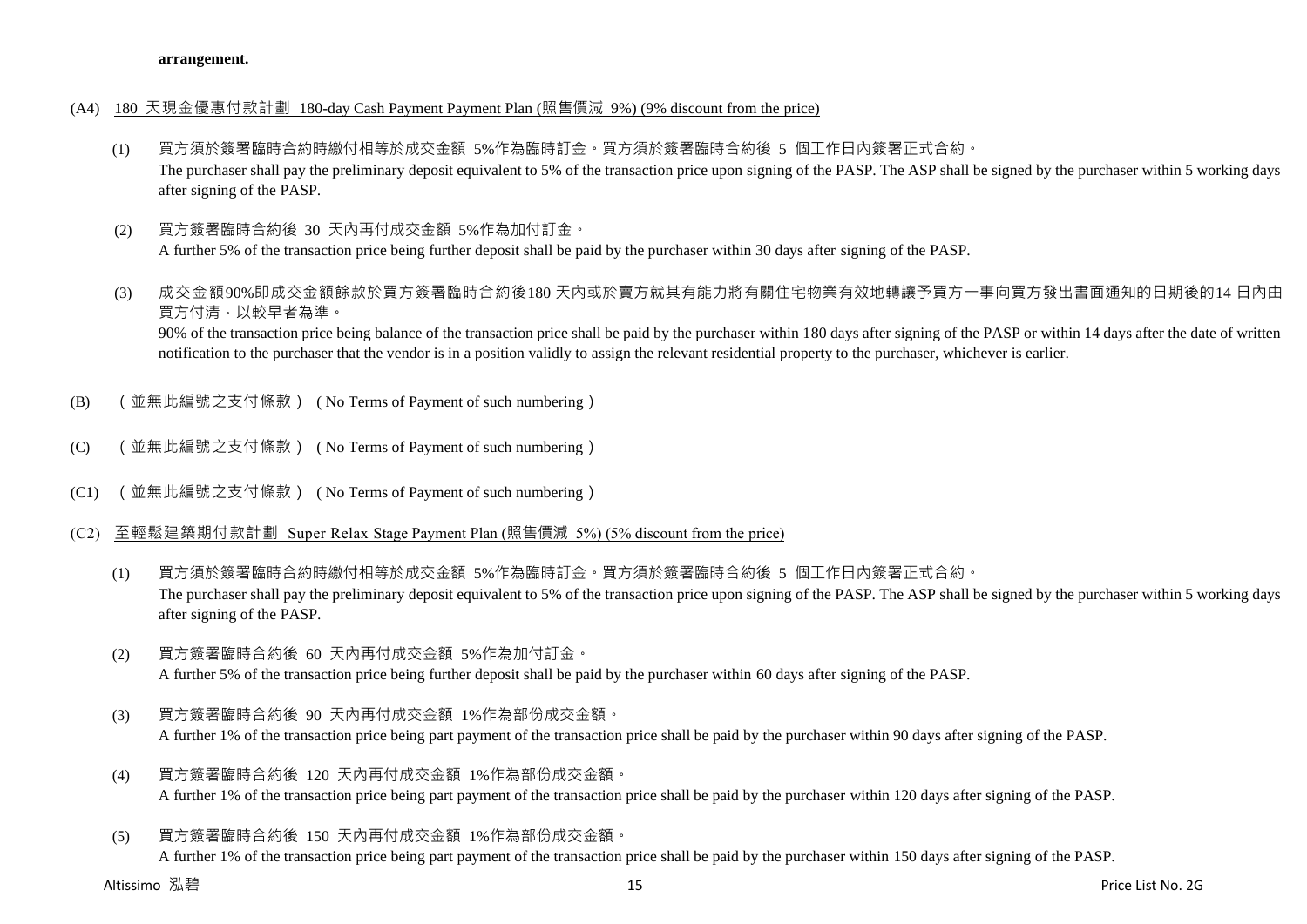- (6) 買方簽署臨時合約後 180 天內再付成交金額 2%作為部份成交金額。 A further 2% of the transaction price being part payment of the transaction price shall be paid by the purchaser within 180 days after signing of the PASP.
- (7) 成交金額 85%即成交金額餘款於賣方就其有能力將有關住宅物業有效地轉讓予買方一事向買方發出書面通知的日期後的 14 日內由買方付清。 85% of the transaction price being balance of the transaction price shall be paid by the purchaser within 14 days after the date of written notification to the purchaser that the vendor

is in a position validly to assign the relevant residential property to the purchaser.

## **本付款計劃提供「成交金額 75%第一按揭」安排,該安排詳情見第 (4)(iii)(b)段。**

**The arrangements of "First Mortgage for 75% of the transaction price" will be provided under this payment plan. Please see paragraph (4)(iii)(b) for the details of that arrangement.**

(C3) (並無此編號之支付條款) ( No Terms of Payment of such numbering)

## (C4) 建築期 1+2 按付款計劃 1 plus 2 mortgage with Stage Payment Plan (照售價減 4.5%) (4.5% discount from the price)

- (1) 買方須於簽署臨時合約時繳付相等於成交金額 5%作為臨時訂金。買方須於簽署臨時合約後 5 個工作日內簽署正式合約。 The purchaser shall pay the preliminary deposit equivalent to 5% of the transaction price upon signing of the PASP. The ASP shall be signed by the purchaser within 5 working days after signing of the PASP.
- (2) 買方簽署臨時合約後 60 天內再付成交金額 5%作為加付訂金。 A further 5% of the transaction price being further deposit shall be paid by the purchaser within 60 days after signing of the PASP.
- (3) 買方簽署臨時合約後 90 天內再付成交金額 1%作為部份成交金額。 A further 1% of the transaction price being part payment of the transaction price shall be paid by the purchaser within 90 days after signing of the PASP.
- (4) 買方簽署臨時合約後 120 天內再付成交金額 1%作為部份成交金額。 A further 1% of the transaction price being part payment of the transaction price shall be paid by the purchaser within 120 days after signing of the PASP.
- (5) 買方簽署臨時合約後 150 天內再付成交金額 1%作為部份成交金額。 A further 1% of the transaction price being part payment of the transaction price shall be paid by the purchaser within 150 days after signing of the PASP.
- (6) 買方簽署臨時合約後 180 天內再付成交金額 2%作為部份成交金額。 A further 2% of the transaction price being part payment of the transaction price shall be paid by the purchaser within 180 days after signing of the PASP.
- (7) 成交金額 85%即成交金額餘款於賣方就其有能力將有關住宅物業有效地轉讓予買方一事向買方發出書面通知的日期後的 14 日內由買方付清。 85% of the transaction price being balance of the transaction price shall be paid by the purchaser within 14 days after the date of written notification to the purchaser that the vendor is in a position validly to assign the relevant residential property to the purchaser.

## **本付款計劃提供「成交金額 75%第一按揭」安排,該安排詳情見第 (4)(iii)(b)段。**

**The arrangements of "First Mortgage for 75% of the transaction price" will be provided under this payment plan. Please see paragraph (4)(iii)(b) for the details of that**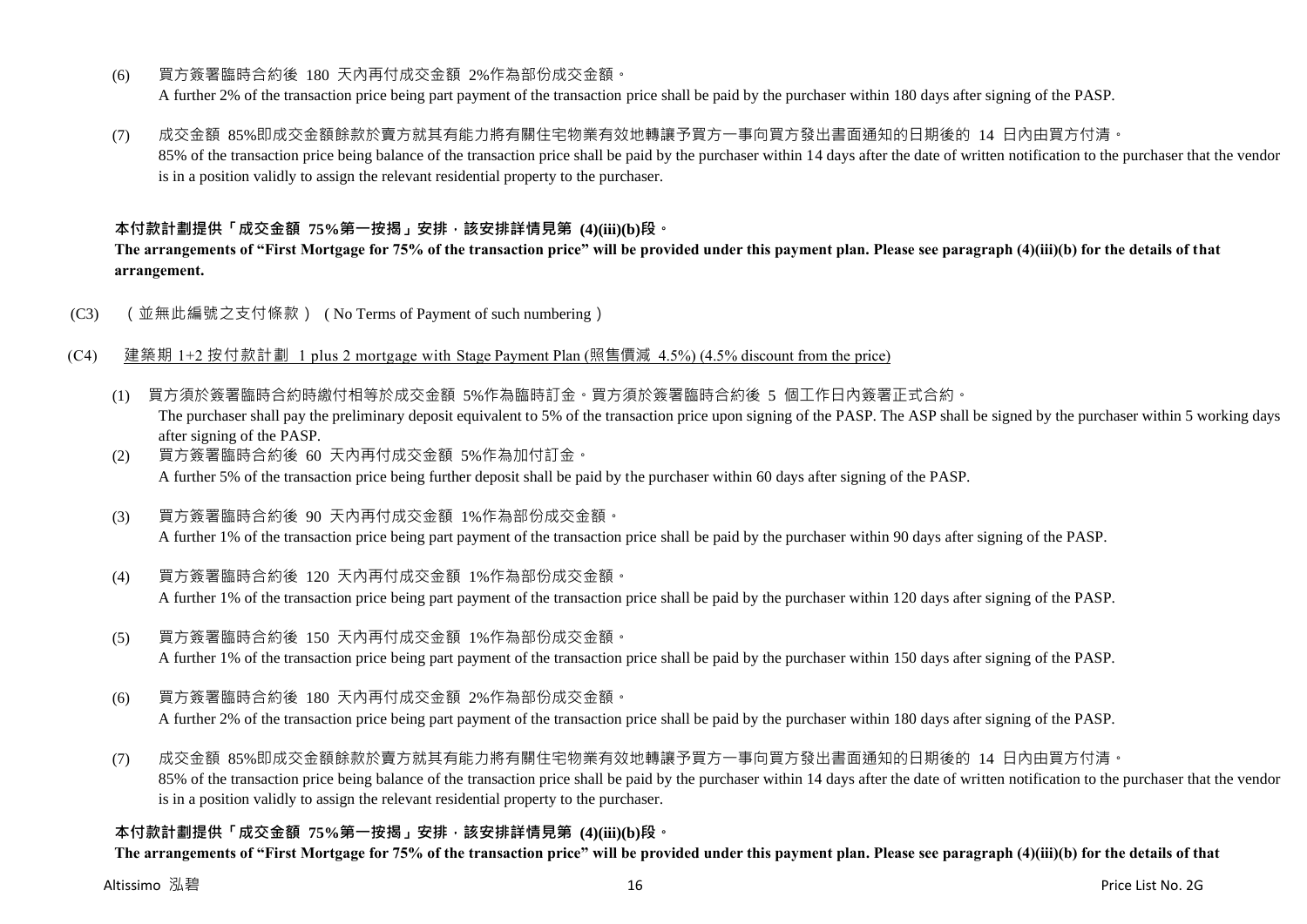**arrangement.**

**本付款計劃提供「成交金額 10%第二按揭」安排,該安排詳情見第 (4)(iii)(c)段。**

**The arrangements of "Second Mortgage for 10% of the transaction price" will be provided under this payment plan. Please see paragraph (4)(iii)(c) for the details of that arrangement.**

- (C5) 5%首置建築期付款計劃 5% Easy-pay Stage Payment Plan (照售價減 5%) (5% discount from the price)
	- (1) 買方須於簽署臨時合約時繳付相等於成交金額 5%作為臨時訂金。買方須於簽署臨時合約後 5 個工作日內簽署正式合約。 The purchaser shall pay the preliminary deposit equivalent to 5% of the transaction price upon signing of the PASP. The ASP shall be signed by the purchaser within 5 working days after signing of the PASP.
	- (2) 買方簽署臨時合約後 30 天內再付成交金額 1%作為加付訂金。 A further 1% of the transaction price being further deposit shall be paid by the purchaser within 30 days after signing of the PASP.
	- (3) 買方簽署臨時合約後 90 天內再付成交金額 1%作為部份成交金額。 A further 1% of the transaction price being part payment of the transaction price shall be paid by the purchaser within 90 days after signing of the PASP.
	- (4) 買方簽署臨時合約後 180 天內再付成交金額 1%作為部份成交金額。 A further 1% of the transaction price being part payment of the transaction price shall be paid by the purchaser within 180 days after signing of the PASP. (5) 買方簽署臨時合約後 240 天內再付成交金額 1%作為部份成交金額。
		- A further 1% of the transaction price being part payment of the transaction price shall be paid by the purchaser within 240 days after signing of the PASP.
	- (6) 買方簽署臨時合約後 270 天內再付成交金額 1%作為部份成交金額。 A further 1% of the transaction price being part payment of the transaction price shall be paid by the purchaser within 270 days after signing of the PASP.
	- (7) 成交金額 90%即成交金額餘款於賣方就其有能力將有關住宅物業有效地轉讓予買方一事向買方發出書面通知的日期後的 14 日內由買方付清。 90% of the transaction price being balance of the transaction price shall be paid by the purchaser within 14 days after the date of written notification to the purchaser that the vendor is in a position validly to assign the relevant residential property to the purchaser.
- (C6) 5%首置建築期二按付款計劃 5% Easy-pay Mortgage Stage Payment Plan (照售價減 4%) (4% discount from the price)
	- (1) 買方須於簽署臨時合約時繳付相等於成交金額 5%作為臨時訂金。買方須於簽署臨時合約後 5 個工作日內簽署正式合約。

The purchaser shall pay the preliminary deposit equivalent to 5% of the transaction price upon signing of the PASP. The ASP shall be signed by the purchaser within 5 working days after signing of the PASP.

- (2) 買方簽署臨時合約後 30 天內再付成交金額 1%作為加付訂金。 A further 1% of the transaction price being further deposit shall be paid by the purchaser within 30 days after signing of the PASP.
- (3) 買方簽署臨時合約後 90 天內再付成交金額 1%作為部份成交金額。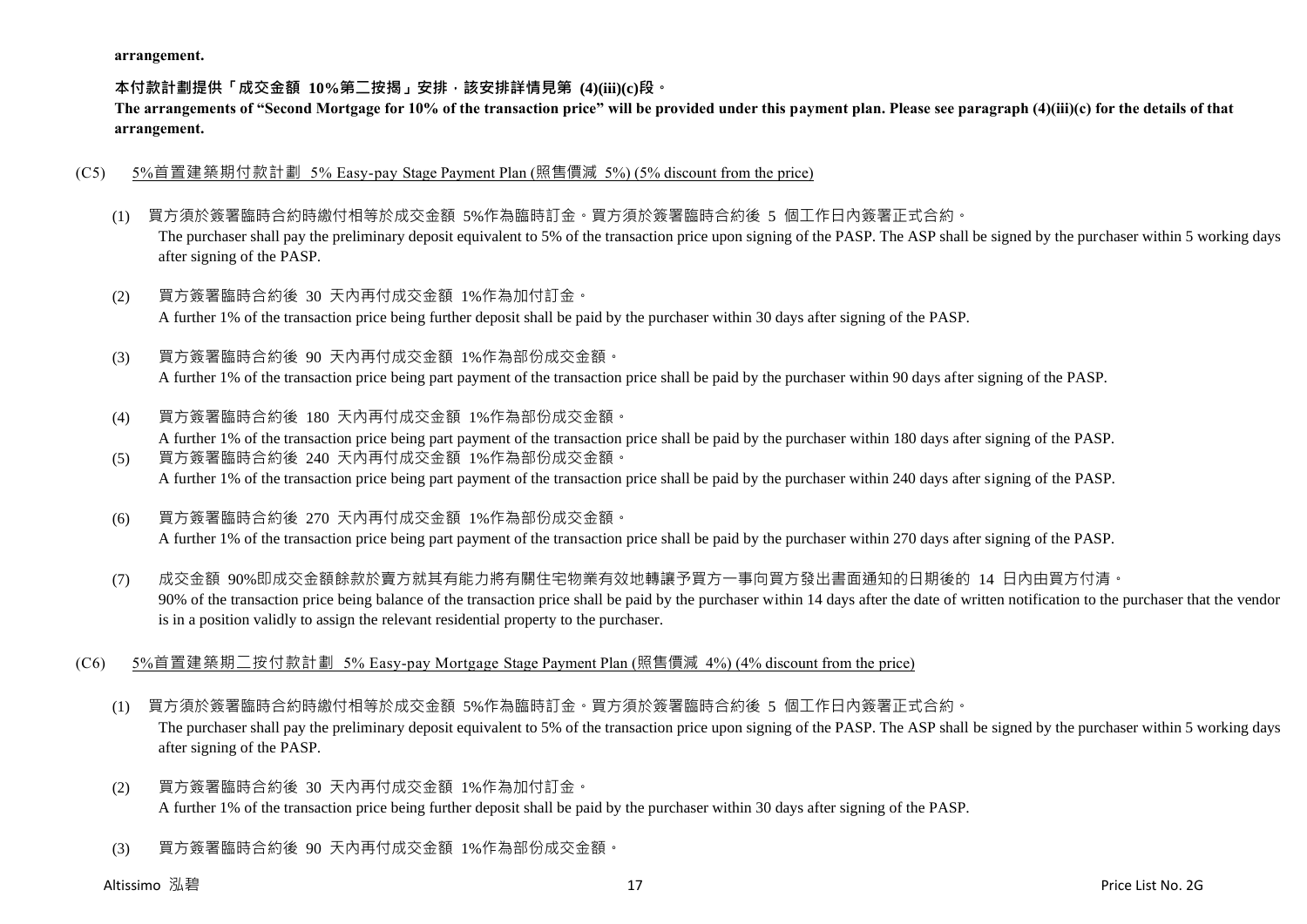A further 1% of the transaction price being part payment of the transaction price shall be paid by the purchaser within 90 days after signing of the PASP.

- (4) 買方簽署臨時合約後 180 天內再付成交金額 1%作為部份成交金額。 A further 1% of the transaction price being part payment of the transaction price shall be paid by the purchaser within 180 days after signing of the PASP.
- (5) 買方簽署臨時合約後 240 天內再付成交金額 1%作為部份成交金額。 A further 1% of the transaction price being part payment of the transaction price shall be paid by the purchaser within 240 days after signing of the PASP.
- (6) 買方簽署臨時合約後 270 天內再付成交金額 1%作為部份成交金額。 A further 1% of the transaction price being part payment of the transaction price shall be paid by the purchaser within 270 days after signing of the PASP.
- (7) 成交金額 90%即成交金額餘款於賣方就其有能力將有關住宅物業有效地轉讓予買方一事向買方發出書面通知的日期後的 14 日內由買方付清。 90% of the transaction price being balance of the transaction price shall be paid by the purchaser within 14 days after the date of written notification to the purchaser that the vendor is in a position validly to assign the relevant residential property to the purchaser.

## **本付款計劃提供「成交金額 30%第二按揭」安排,該安排詳情見第 (4)(iii)(d)段。**

## **The arrangements of "Second Mortgage for 30% of the transaction price" will be provided under this payment plan. Please see paragraph (4)(iii)(d) for the details of that arrangement.**

(C7) 2 年無憂回報補貼建築期付款計劃 2 -Year Hassle-free Cash-Return Subsidy Stage Payment Plan (照售價減 1.5%) (1.5% discount from the price)

- (1) 買方須於簽署臨時合約時繳付相等於成交金額 5%作為臨時訂金。買方須於簽署臨時合約後 5 個工作日內簽署正式合約。 The purchaser shall pay the preliminary deposit equivalent to 5% of the transaction price upon signing of the PASP. The ASP shall be signed by the purchaser within 5 working days after signing of the PASP.
- (2) 買方簽署臨時合約後 60 天內再付成交金額 5%作為加付訂金。 A further 5% of the transaction price being further deposit shall be paid by the purchaser within 60 days after signing of the PASP.
- (3) 買方簽署臨時合約後 90 天內再付成交金額 5%作為部份成交金額。 A further 5% of the transaction price being part payment of the transaction price shall be paid by the purchaser within 90 days after signing of the PASP.
- (4) 成交金額 85%即成交金額餘款於賣方就其有能力將有關住宅物業有效地轉讓予買方一事向買方發出書面通知的日期後的 14 日內由買方付清。 85% of the transaction price being balance of the transaction price shall be paid by the purchaser within 14 days after the date of written notification to the purchaser that the vendor is in a position validly to assign the relevant residential property to the purchaser.
- (C8) 3 年無憂回報補貼建築期付款計劃 3 -Year Hassle-free Cash-Return Subsidy Stage Payment Plan (照售價減 2%) (2% discount from the price)
	- (1) 買方須於簽署臨時合約時繳付相等於成交金額 5%作為臨時訂金。買方須於簽署臨時合約後 5 個工作日內簽署正式合約。 The purchaser shall pay the preliminary deposit equivalent to 5% of the transaction price upon signing of the PASP. The ASP shall be signed by the purchaser within 5 working days after signing of the PASP.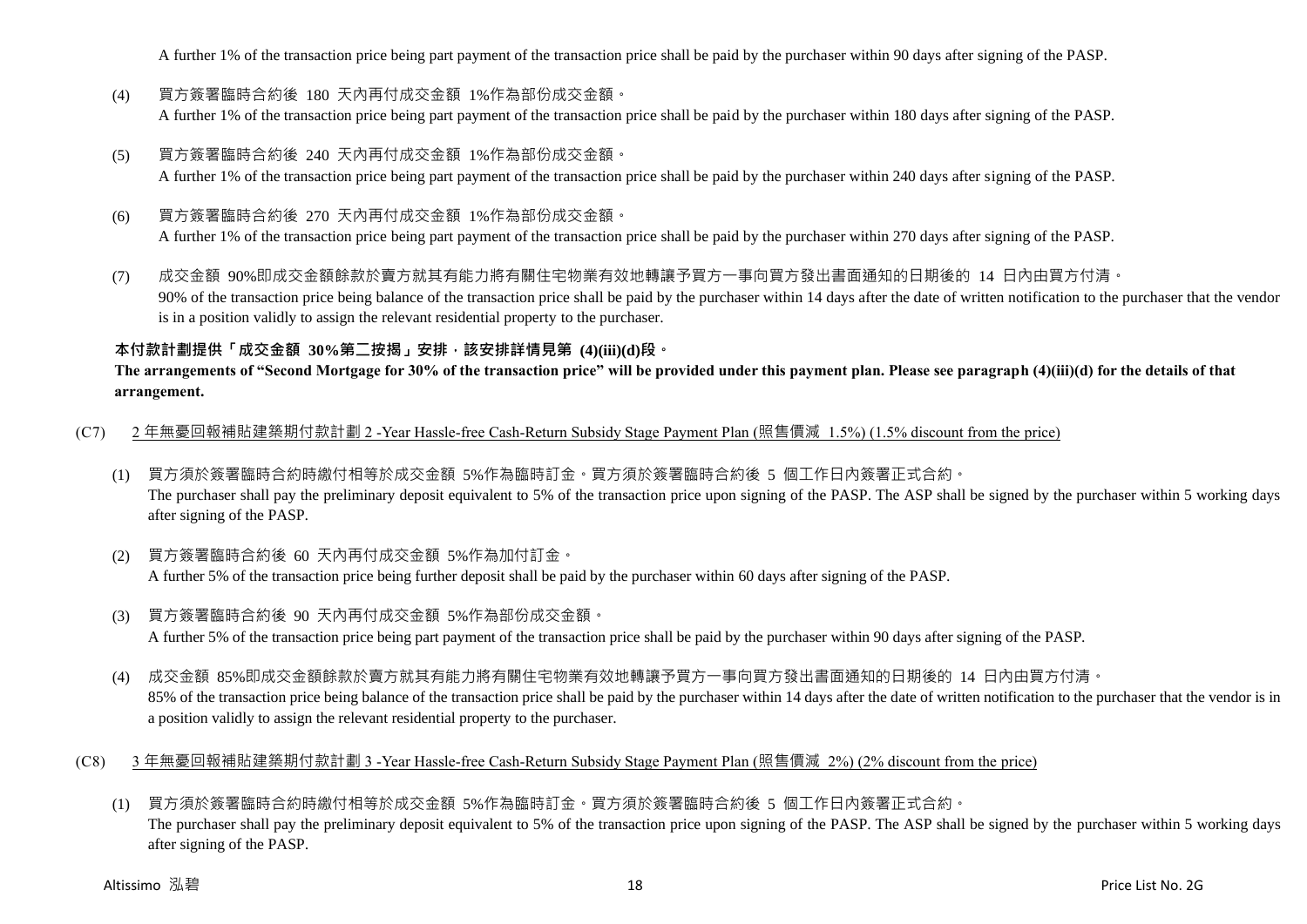- (2) 買方簽署臨時合約後 60 天內再付成交金額 5%作為加付訂金。 A further 5% of the transaction price being further deposit shall be paid by the purchaser within 60 days after signing of the PASP.
- (3) 買方簽署臨時合約後 90 天內再付成交金額 5%作為部份成交金額。

A further 5% of the transaction price being part payment of the transaction price shall be paid by the purchaser within 90 days after signing of the PASP.

(4) 成交金額 85%即成交金額餘款於賣方就其有能力將有關住宅物業有效地轉讓予買方一事向買方發出書面通知的日期後的 14 日內由買方付清。

85% of the transaction price being balance of the transaction price shall be paid by the purchaser within 14 days after the date of written notification to the purchaser that the vendor is in a position validly to assign the relevant residential property to the purchaser.

## (ii) **售價獲得折扣的基礎**

#### **The basis on which any discount on the price is available**

- (a) 見 4(i) See 4(i)
- (b) 「置業售價折扣」:額外售價 2%折扣優惠

(只適用於 120 天現金優惠付款計劃、180 天卓越按揭付款計劃及 180 天現金優惠付款計劃) "Home Purchase Price Discount": An extra 2% discount from the price. (Only applicable to 120-day Cash Payment Plan, 180-day Premium Mortgage Payment Plan and 180-day Cash Payment Plan)

(c) 「限時置業售價折扣」:於 2020 年 6 月 30 日或之前簽署臨時合約購買本價單中之指明住宅物業之買方可獲額外售價 4%折扣優惠。

(只適用於 5%首置建築期付款計劃、5%首置建築期二按付款計劃、2 年無憂回報補貼建築期付款計劃及 3 年無憂回報補貼建築期付款計劃)

"First Home Purchase Price Discount": An extra 4% discount from the price would be offered to the purchasers who sign the PASP to purchase a specified residential property listed in this price list on or before 30th June 2020.

(Only applicable to 5% Easy-pay Stage Payment Plan, 5% Easy-pay Mortgage Stage Payment Plan, 2 -Year Hassle-free Cash-Return Subsidy Stage Payment Plan and 3 -Year Hassle-free Cash-Return Subsidy Stage Payment Plan)

(d) 員工置業折扣 Staff Purchasing Discount

如買方(或構成買方之任何人士)屬任何「員工合資格人士」,並且沒有委任地產代理就購入住宅物業代其行事,可獲額外 5% 售價折扣優惠,折扣優惠受相關公司內 部條款約束。

If the purchaser (or any person comprising the purchaser) is a "Qualified Staff", provided that the purchaser did not appoint any estate agent to act for him/her in the purchase of the residential property, an extra 5% discount on the Price would be offered, subject to the internal regulation of Respective Related Parties.

「員工合資格人士」指碧桂園控股有限公司及其附屬公司、宏安集團有限公司及其附屬公司、宏安地產有限公司、位元堂藥業控股有限公司、易易壹金融集團有限公 司、中國農產品交易有限公司或中國建築國際集團及其附屬公司之任何董事、員工及其直系親屬(任何個人的配偶、父母、子女、兄弟及姐妹為該個人之「直系親屬」, 惟須提供令賣方滿意的有關證明文件 以茲證明有關關係,且賣方對是否存在近親關係保留最終決定權)。

"Qualified Staff" means any director or employee (and his/her close family member (a spouse, parent, child, brother and sister of a person is a "close family member" of that person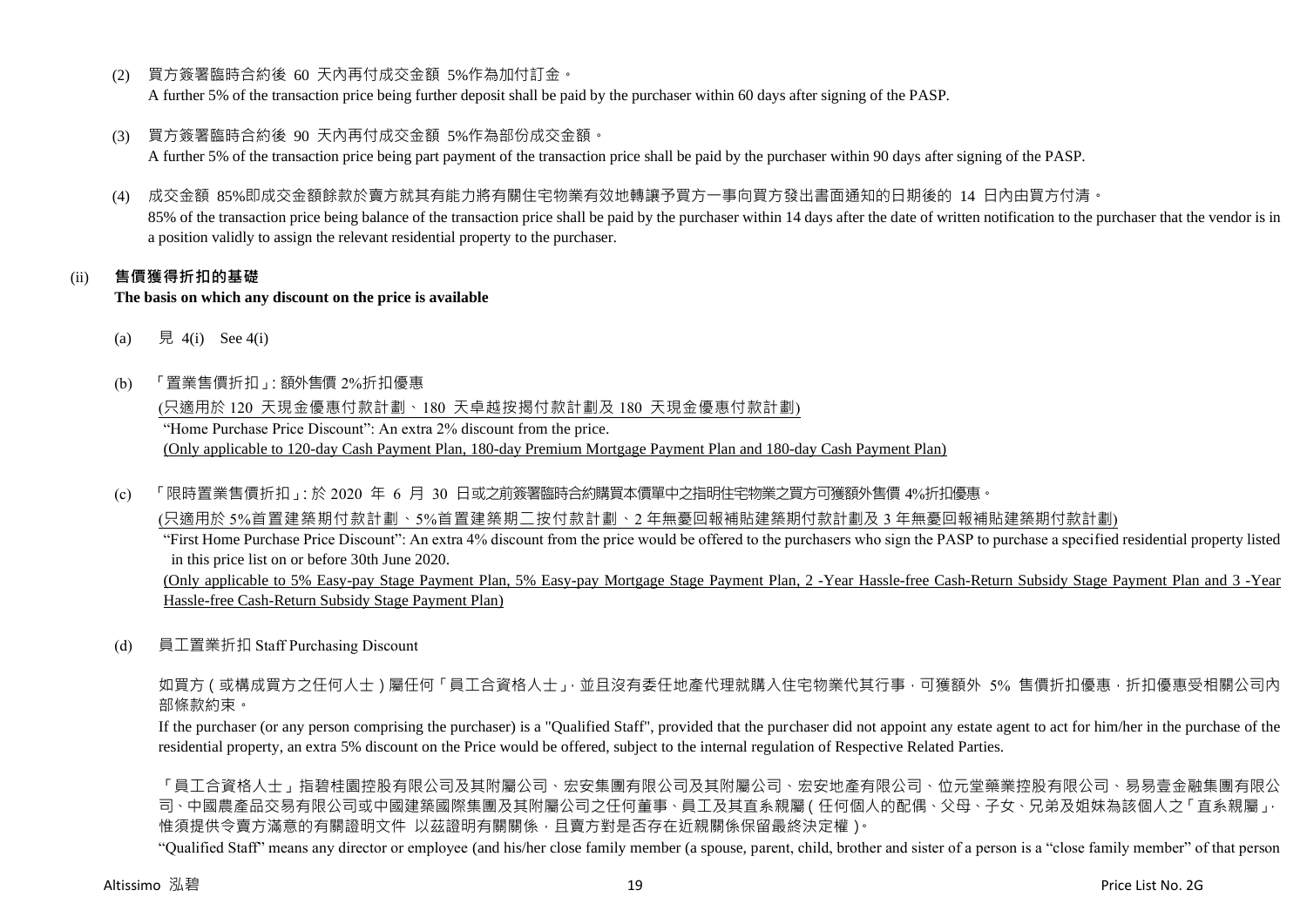provided that the relevant supporting documents to the satisfaction of the Vendor must be provided to prove the relationship concerned and that the Vendor reserves the final right to decide whether or not such relationship exists)) of any of Country Garden Holdings Company Limited and its subsidiaries, Wang On Group Limited and its subsidiaries, Wang On Properties Limited, Wai Yuen Tong Medicine Holdings Limited, Easy One Financial Group Limited, China Agri-Products Exchange Limited and China State Construction International Holdings Ltd. and its subsidiaries.

買方須在遞交購樓意向登記表格時或前提供令賣方滿意的證據証明其為「員工合資格人士」及(如適用)直系親屬關係,賣方就相關買方是否「員工合資格人士」及 (如適用)存在直系親屬關係有最終決定權,而賣方之決定為最終及對買方具有約束力。

The purchaser shall on or before submission of the Registration of Intent form on the spot provide evidence for proof of being a (if applicable) "Qualified Staff" to the satisfaction of the Vendor and in this respect the Vendor shall have absolute discretion and the Vendor's decision shall be final and binding on the purchaser.

(e) 「管理費」優惠 "Management Fees" Discount

於 2020 年 6 月 30 日或之前, 首 10 名簽署臨時合約購買發展項目住宅物業 ( 不論列於本價單或任何其他價單內 ) 之買方, 可享有下列售價折扣優惠作為「管理費」優 惠:

The first ten (10) purchasers who purchase the specified residential properties in the Development and sign the PASP thereof on or before 30 June 2020 (whether the specified residential property is included in this price list or any other price lists) will enjoy the "Management Fees" Discount as listed below as discount on the Price:

- (1) 每個一房住宅物業:港幣\$98,000; 或 For each one-bedroom residential property purchased: HK\$98,000; or
- (2) 每個二房住宅物業住宅物業:港幣\$138,000;或 For each two-bedroom residential property purchased: HK\$138,000; or
- (3) 每個三房住宅物業住宅物業:港幣\$218,000。 For each three-bedroom residential property purchased: HK\$218,000.

為免生疑,賣方並不就買方完成買賣後須繳付的管理費金額及其他費用作出任何明示或隱含之要約、陳述、承諾或保證。管理費金額以發展項目管理人決定為準。 For the avoidance of doubt, the Vendor does not make any express or implied representation, promise or warranty in relation to the amount of management fees and other charges payable by the purchases after completion of the sale and purchase. The amount of management shall be subject to the determination by the Manager of the Development.

## (iii) **可就購買發展項目中的指明住宅物業而連帶獲得的任何贈品、財務優惠或利益**

**Any gift, or any financial advantage or benefit, to be made available in connection with the purchase of a specified residential property in the Development**

- (a)  $\quad \overline{R}4(i)\overline{R}4(ii)$  See 4(i) and 4(ii)
- (b) 「成交金額 75%第一按揭」 "First Mortgage for 75% of the transaction price"

#### **只適用於第(4)(i)(A3)、第(4)(i)(C2)段及第(4)(i)(C4)段之付款計劃。** Only applicable to the payment plan under paragraphs  $(4)(i)(A3)$ ,  $(4)(i)(C2)$  and  $(4)(i)(C4)$ .

買方可向賣方介紹之財務機構或賣方指定的其它公司(「介紹之第一承按人」)申請最高達成交金額之 75%之第一按揭(「第一按揭貸款」)。第一按揭貸款及其申請受以下 條款及條件規限: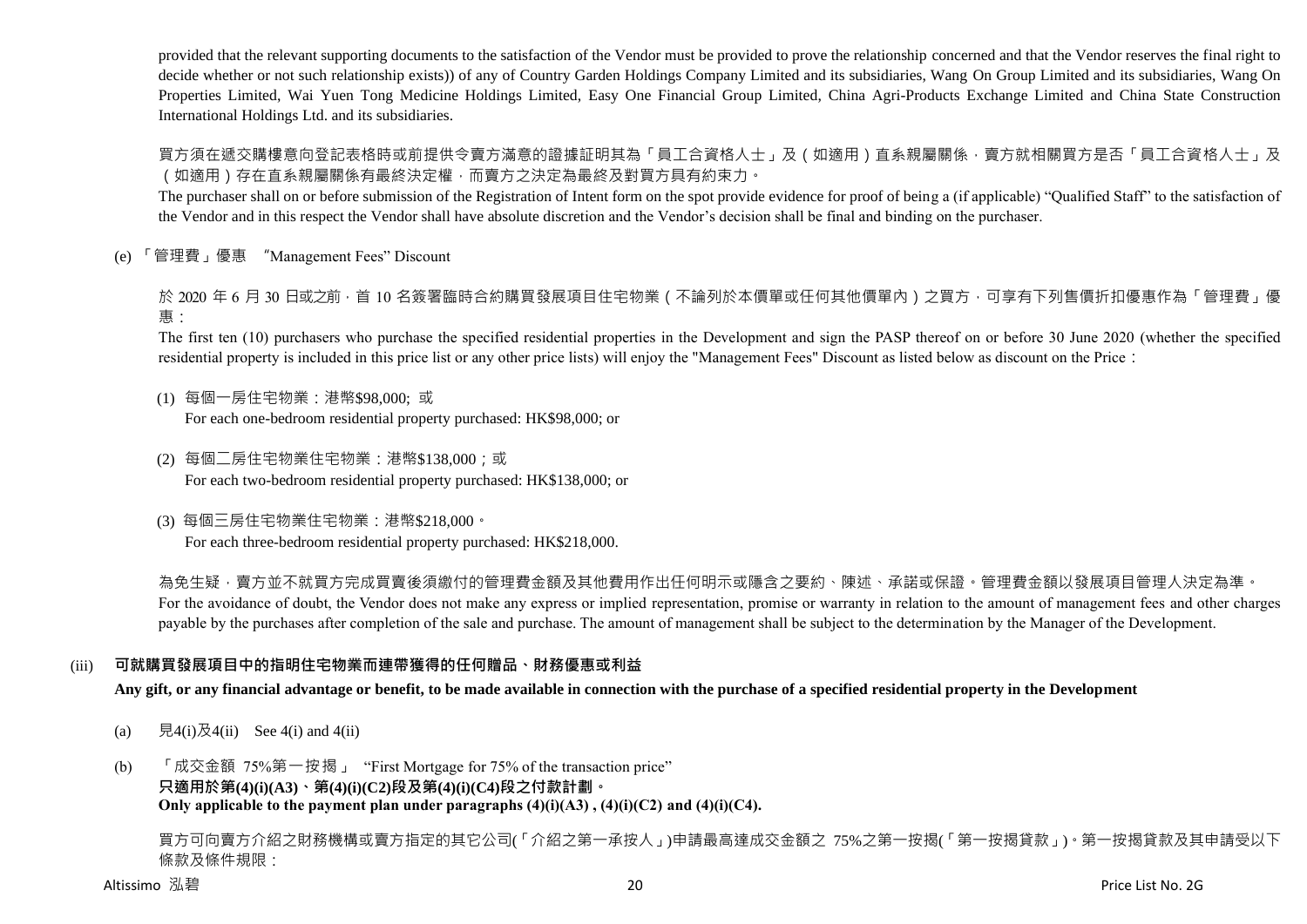The purchaser may apply to the financial institution referred by the Vendor or any other company designated by the Vendor (the "Referred First Mortgagee") for first mortgage with a maximum loan amount equivalent to 75% of the transaction price (the "First Mortgage Loan"). The First Mortgage and its application are subject to the following terms and conditions:

- (1) 買方必須於付清成交金額餘款之日起計最少 60 日前以指定的申請書向介紹之第一承按人申請第一按揭貸款。 The purchaser shall by prescribed form apply to the Referred First Mortgagee for the First Mortgage Loan, not less than 60 days before the due date of payment of the balance of the transaction price.
- (2) 買方須依照介紹之第一承按人之要求提供足夠之入息證明文件。 The purchaser shall provide sufficient proof of income in accordance with the requirements of the Referred First Mortgagee.
- (3) 買方須以所購之發展項目住宅物業之第一衡平法按揭及第一法定按揭作抵押。 The First Mortgage Loan shall be secured by a first equitable mortgage and a first legal mortgage over the residential property in the Development purchased by the purchaser.
- (4) 第一按揭貸款年期最長為 25年。 The maximum tenor of the First Mortgage Loan shall not exceed 25 years.
- (5) 第一按揭貸款首 24 個月之年利率以介紹之第一承按人引用之最優惠利率(P)減 2% (P-2%)計算。其後的年利率以最優惠利率(P)加 2.375%(P+2.375%)計算。P 為 浮動利率,於本價單日期 P 為每年 5.375%。最終按揭利率以介紹之第一承按人審批結果而定,賣方並無就其作出,亦不得被視為就其作出任何不論明示或隱含 之陳述、承諾或保證。

The interest rate of the first 24 months of the First Mortgage Loan shall be Prime Rate (P) quoted by the Referred First Mortgagee minus 2% (P-2%). The interest rate for the rest of the term of the First Mortgage Loan shall be Prime Rate (P) plus 2.375% (P+2.375%). P is subject to fluctuation. P as at the date of this price list is 5.375% per annum. The final mortgage rate will be subject to final approval by the Referred First Mortgagee. No representation, undertaking or warranty, whether express or implied, is given, or shall be deemed to have been given by the Vendor in respect thereof.

(6) 第一按揭貸款之文件必須由介紹之第一承按人指定之律師行辦理,並由買方負責有關律師費用及其他開支。

All legal documents in relation to the First Mortgage Loan must be prepared by the solicitors' firm designated by the Referred First Mortgagee. All legal costs and other expenses incurred shall be paid by the Purchaser.

(7) 買方於決定選擇此安排前,請先向介紹之第一承按人查詢清楚按揭條款及條件、批核條件及申請手續。

The purchaser is advised to enquire with the Referred First Mortgagee on details of the terms and conditions of the mortgage, approval conditions and application procedures of the First Mortgage before choosing this arrangement.

- (8) 第一按揭貸款條款及批核條件僅供參考,介紹之第一承按人保留不時更改第一按揭貸款條款及批核條件的權利。 The terms and conditions and approval conditions of the First Mortgage Loan are for reference only, the Referred First Mortgagee reserves the right to change the terms and conditions and approval conditions of the First Mortgage Loan from time to time as it sees fit.
- (9) 有關第一按揭貸款之批核與否及借貸條款以介紹之第一承按人之最終決定為準,與賣方無關,且於任何情況賣方均無需為此負責。賣方並無或不得被視為就第 按揭貸款之按揭條款及條件以及申請之批核作出任何不論明示或隱含之陳述、承諾或保證。不論貸款獲批與否,買方仍須按正式合約完成交易及付清成交金額餘 款。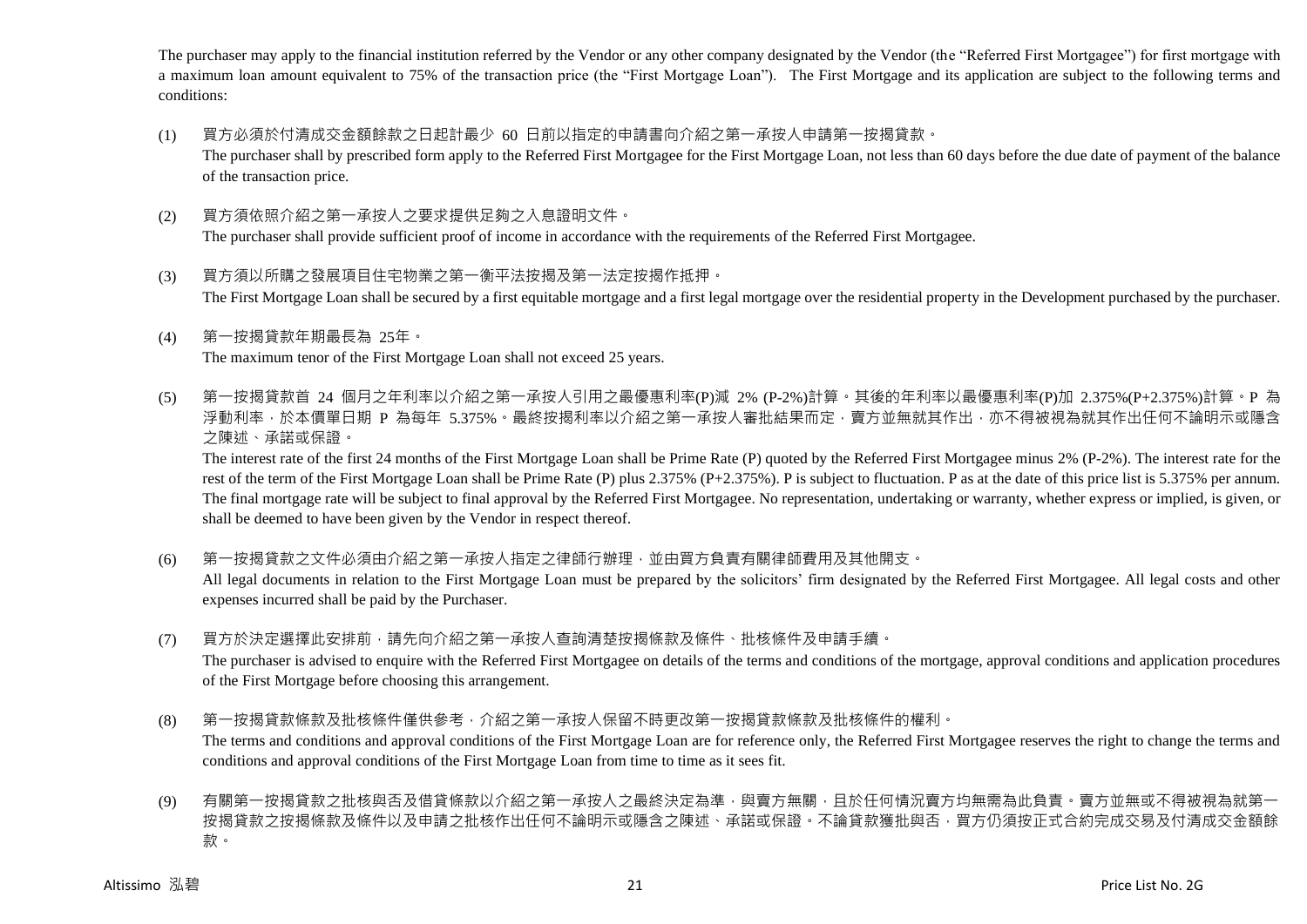The terms and conditions and the approval of applications for the First Mortgage Loan are subject to the final decision of the Referred First Mortgagee, and are not related to the Vendor (who shall under no circumstances be responsible therefor). No representation, undertaking or warranty, whether express or implied, is given, or shall be deemed to have been given by Vendor in respect of the terms and conditions and the approval of applications for the First Mortgage Loan. Regardless the First Mortgage Loan is granted or not, the purchaser(s) shall complete the sale and purchase in accordance with the ASP and pay the balance of the transaction price.

(c) 「成交金額 10%第二按揭」 "Second Mortgage for 10% of the transaction price"

**只適用於第(4)(i)(C4)段之付款計劃。 Only applicable to the payment plans under paragraphs (4)(i)(C4).**

## 買方可向賣方介紹之財務機構或賣方指定的其它公司(「介紹之第二承按人」) 申請最高達成交額之 10%之第二按揭,基本條款如下:

The Purchaser may apply to the financial institution referred by the Vendor or any other company designated by the Vendor (the "Referred Second Mortgagee") for second mortgage with a maximum loan amount equivalent to 10% of the Transaction Price (the "Second Mortgage"). The Second Mortgage and its application are subject to the following terms and conditions:

(1) 買方必須於付清成交金額餘款之日起計最少 60 日前以指定的申請書向介紹之第二承按人申請按揭貸款。

The purchaser(s) shall by prescribed form apply to the Referred Second Mortgagee for mortgage loan, not less than 60 days before the due date of payment of the balance of the transaction price.

(2) 買方須依照介紹之第二承按人之要求提供足夠之入息證明文件。

The purchaser shall provide sufficient proof of income in accordance with the requirements of the Referred Second Mortgagee.

(3) 第二按揭貸款年期最長為 5 年或與第一按揭貸款同等年期,以較短者為準

The maximum tenor of second mortgage loan shall be 5 years or the same tenor of first mortgage loan, whichever is the shorter.

(4) 第二按揭首 24 個月之年利率以介紹之第二承按人引用之最優惠利率(P)減 2.75% (P-2.75%)計算。其後的年利率以最優惠利率(P)加2.375%(P+2.375%)計算。P為 浮動利率,於本價單日期 P 為每年 5.375%。最終按揭利率以介紹之第二承按人審批結果而定,賣方並無就其作出,亦不得被視為就其作出任何不論明示或隱含 之陳述、承諾或保證。

The interest rate of the first 24 months of the Second Mortgage shall be Prime Rate (P) quoted by the Referred Second Mortgagee minus 2.75% (P-2.75%). The interest rate for the rest of the term of the Second Mortgage shall be Prime Rate (P) plus 2.375% (P+2.375%). P is subject to fluctuation. P as at the date of this price list is 5.375% per annum. The final mortgage rate will be subject to final approval by the Referred Second Mortgagee. No representation, undertaking or warranty, whether express or implied, is given, or shall be deemed to have been given by the Vendor in respect thereof.

- (5) 第二按揭貸款最高金額為成交金額的 10%,惟第一按揭貸款及第二按揭貸款總金額不可超過成交金額或有關住宅物業的估價 (以較低者為準) 的 85%。 The maximum second mortgage loan amount shall be 10% of the transaction price, but the total amount of the first mortgage loan and the second mortgage loan together shall not exceed 85% of the transaction price or the valuation of the relevant residential property, whichever is the lower.
- (6) 第一按揭貸款銀行須為介紹之第二承按人所指定之銀行,買方並須首先得到該銀行書面同意辦理第二按揭貸款。 The first mortgagee bank shall be one which is nominated by the Referred Second Mortgagee. The purchaser(s) shall obtain the prior written consent from the first mortgagee bank for the application of second mortgage loan.
- (7) 第一按揭貸款及第二按揭貸款申請將由有關承按機構獨立處理。 The applications for first mortgage loan and the second mortgage loan will be processed by the relevant mortgagees independently.
- (8) 所有第二按揭貸款及其相關擔保之法律文件必須由介紹之第二承按人指定律師行辦理,買方及其擔保人(如有) 須支付所有第二按揭貸款及其擔保相關之律師費及 雜費。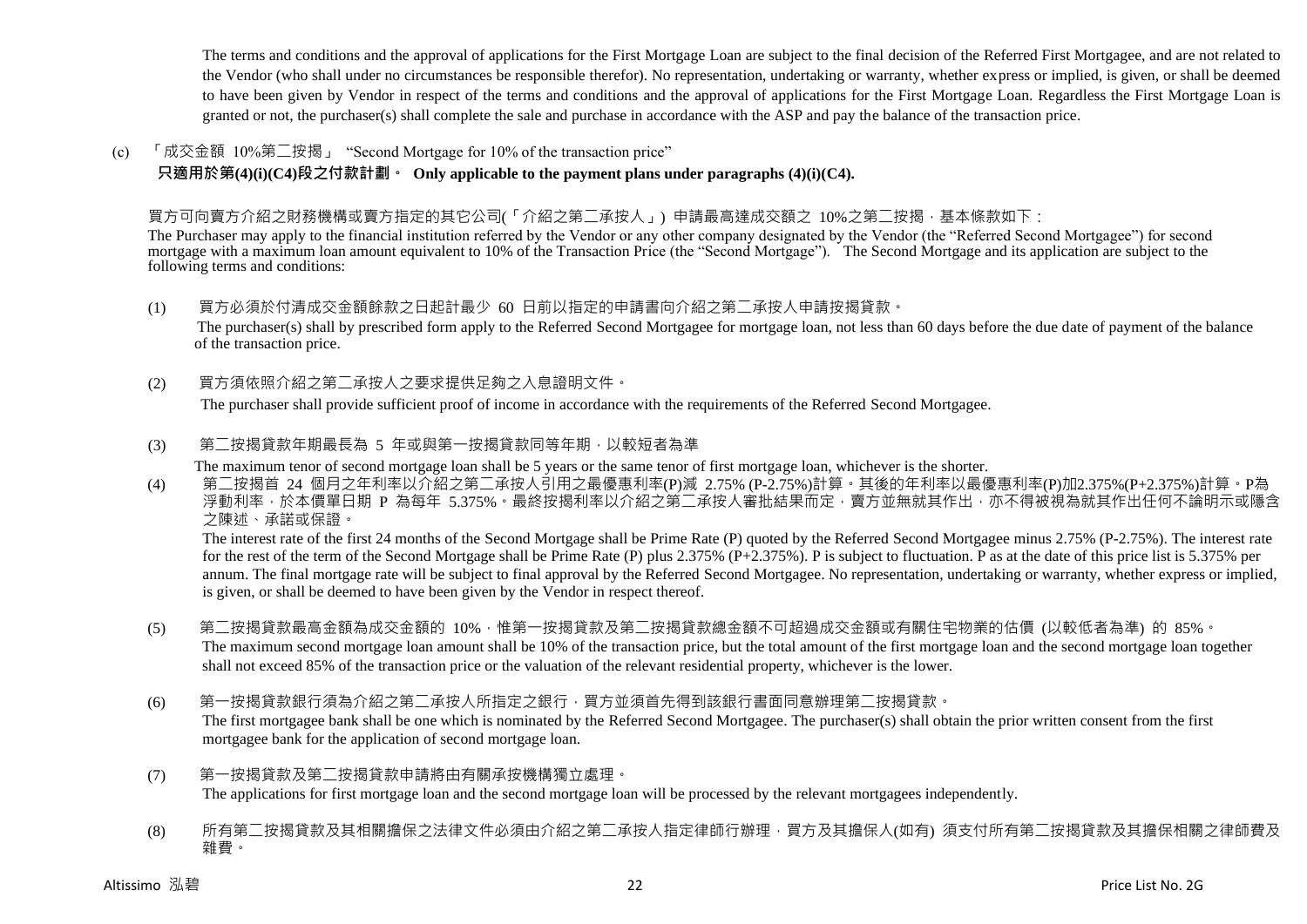All legal documents of the second mortgage loan and its related guarantee shall be handled by the solicitors designated by the Referred Second Mortgagee and all legal costs and disbursement relating thereto shall be borne by the purchaser(s) and his/her/their guarantor(s) (if any).

(9) 第二按揭貸款批出與否及其條款,介紹之第二承按人有最終決定權,其決定與賣方無關,賣方亦無需為此負責。不論貸款獲批與否,買方仍須按正式合約完成交 易及付清成交金額餘款。

The approval or disapproval of the second mortgage loan and terms thereof are subject to the final decision of the Referred Second Mortgagee. The decision is not related to the vendor and the vendor shall not be responsible therefor. Regardless the loan is granted or not, the purchaser(s) shall complete the sale and purchase in accordance with the ASP and pay the balance of the transaction price.

- (10) 第二按揭貸款受其他條款及細則約束。 The second mortgage loan is subject to other terms and conditions.
- (d) 「成交金額 30%第二按揭」 "Second Mortgage for 30% of the transaction price" **只適用於第(4)(i)(C6)段之付款計劃。 Only applicable to the payment plans under paragraphs (4)(i)(C6).**

## 買方可向賣方介紹之財務機構或賣方指定的其它公司(「介紹之第二承按人」) 申請最高達成交額之 30%之第二按揭,基本條款如下:

The Purchaser may apply to the financial institution referred by the Vendor or any other company designated by the Vendor (the "Referred Second Mortgagee") for second mortgage with a maximum loan amount equivalent to 30% of the Transaction Price (the "Second Mortgage"). The Second Mortgage and its application are subject to the following terms and conditions:

- (1) 買方必須於付清成交金額餘款之日起計最少 60 日前以指定的申請書向介紹之第二承按人申請按揭貸款。 The purchaser(s) shall by prescribed form apply to the Referred Second Mortgagee for mortgage loan, not less than 60 days before the due date of payment of the balance of the transaction price.
- (2) 買方須依照介紹之第二承按人之要求提供足夠之入息證明文件。

The purchaser shall provide sufficient proof of income in accordance with the requirements of the Referred Second Mortgagee.

(3) 第二按揭貸款年期最長為 5 年或與第一按揭貸款同等年期,以較短者為準

The maximum tenor of second mortgage loan shall be 5 years or the same tenor of first mortgage loan, whichever is the shorter.

(4) 第二按揭首 24 個月之年利率以介紹之第二承按人引用之最優惠利率(P)減 2.75% (P-2.75%)計算。其後的年利率以最優惠利率(P)加2.375%(P+2.375%)計算。P為 浮動利率,於本價單日期 P 為每年 5.375%。最終按揭利率以介紹之第二承按人審批結果而定,賣方並無就其作出,亦不得被視為就其作出任何不論明示或隱含 之陳述、承諾或保證。

The interest rate of the first 24 months of the Second Mortgage shall be Prime Rate (P) quoted by the Referred Second Mortgagee minus 2.75% (P-2.75%). The interest rate for the rest of the term of the Second Mortgage shall be Prime Rate (P) plus 2.375% (P+2.375%). P is subject to fluctuation. P as at the date of this price list is 5.375% per annum. The final mortgage rate will be subject to final approval by the Referred Second Mortgagee. No representation, undertaking or warranty, whether express or implied, is given, or shall be deemed to have been given by the Vendor in respect thereof.

- (5) 第二按揭貸款最高金額為成交金額的 30%,惟第一按揭貸款及第二按揭貸款總金額不可超過成交金額或有關住宅物業的估價 (以較低者為準) 的 80%。 The maximum second mortgage loan amount shall be 30% of the transaction price, but the total amount of the first mortgage loan and the second mortgage loan together shall not exceed 80% of the transaction price or the valuation of the relevant residential property, whichever is the lower.
- (6) 第一按揭貸款銀行須為介紹之第二承按人所指定之銀行,買方並須首先得到該銀行書面同意辦理第二按揭貸款。 The first mortgagee bank shall be one which is nominated by the Referred Second Mortgagee. The purchaser(s) shall obtain the prior written consent from the first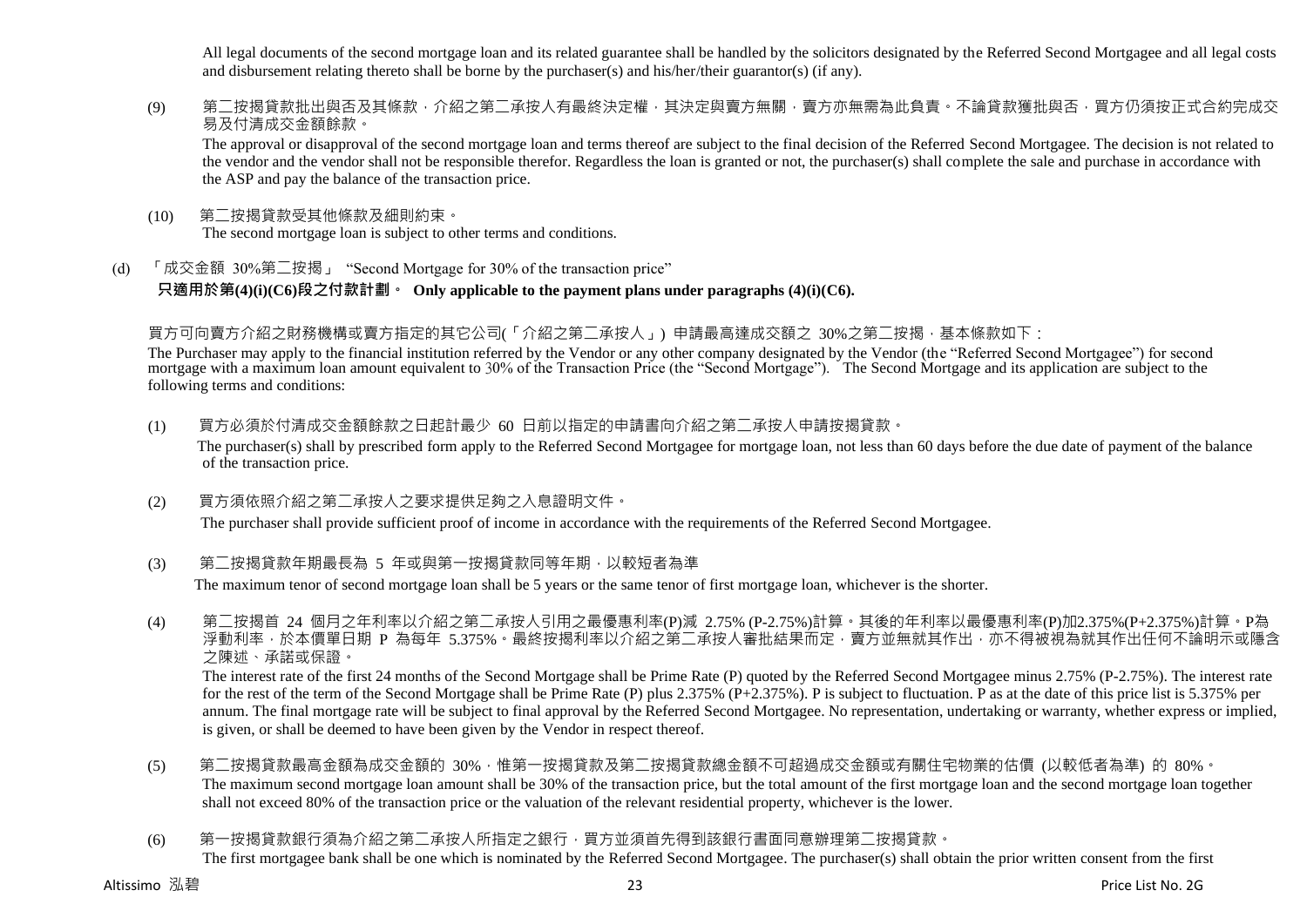mortgagee bank for the application of second mortgage loan.

(7) 第一按揭貸款及第二按揭貸款申請將由有關承按機構獨立處理。

The applications for first mortgage loan and the second mortgage loan will be processed by the relevant mortgagees independently.

(8) 所有第二按揭貸款及其相關擔保之法律文件必須由介紹之第二承按人指定律師行辦理,買方及其擔保人(如有)須支付所有第二按揭貸款及其擔保相關之律師費及 雜費。

All legal documents of the second mortgage loan and its related guarantee shall be handled by the solicitors designated by the Referred Second Mortgagee and all legal costs and disbursement relating thereto shall be borne by the purchaser(s) and his/her/their guarantor(s) (if any).

(9) 第二按揭貸款批出與否及其條款,介紹之第二承按人有最終決定權,其決定與賣方無關,賣方亦無需為此負責。不論貸款獲批與否,買方仍須按正式合約完 成交易及付清成交金額餘款。

The approval or disapproval of the second mortgage loan and terms thereof are subject to the final decision of the Referred Second Mortgagee. The decision is not related to the vendor and the vendor shall not be responsible therefor. Regardless the loan is granted or not, the purchaser(s) shall complete the sale and purchase in accordance with the ASP and pay the balance of the transaction price.

- (10) 第二按揭貸款受其他條款及細則約束。 The second mortgage loan is subject to other terms and conditions.
- (f) 「首**2**年每年3厘回報補貼優惠 "First Two Year Return Subsidy at 3% p.a. Benefit "

## **只適用於選擇支付計劃 (4)(i)(C7)的買方。 Only applicable to the payment plans under paragraphs (4)(i)(C7).**

受限於相關交易文件條款及條件(包括但不限於買方須依照買賣合約訂定的日期付清每一期樓款及售價餘款#,由完成買賣日翌日起計為期2 年,買方每月可獲一筆現金 補貼,每月補貼金額相等於售價乘以3%除以12。於上述補貼期間,現金補貼將於每月的第一個工作天存入買方於香港持牌銀行開立之戶口 (或以其他由賣方決定的方 式支付)。

Subject to the terms and conditions of the relevant transaction documents (including without limitation that the Purchaser shall settle each part payment and the balance of the Purchase Price# according to the respective dates stipulated in the agreement for sale and purchase), monthly subsidy will be given to the Purchaser for a two-year period from the date immediately after the Completion Date. The amount of the monthly subsidy is equivalent to the Purchase Price times 3% divide by 12 months. The monthly subsidy will be deposited directly into the purchaser's bank account maintained with a licenced bank in Hong Kong (or in any other manner as the Vendor may decide) on the 1st working day of each calendar month during the aforesaid subsidy period.

## **#** 以賣方代表律師實際收到款項日期計算

# the actual date of payment(s) received by the Vendor's solicitors shall be considered as the date of settlement of payment by the Purchaser.

(g) 「首3年每年2厘回報補貼優惠 "First Three Year Return Subsidy at 2% p.a. Benefit "

**只適用於選擇支付計劃 (4)(i)(C8)的買方。 Only applicable to the payment plans under paragraphs (4)(i)(C8).**

受限於相關交易文件條款及條件(包括但不限於買方須依照買賣合約訂定的日期付清每一期樓款及售價餘款#,由完成買賣日翌日起計為期3 年,買方每月可獲一筆現金 補貼,每月補貼金額相等於售價乘以2%除以12。於上述補貼期間,現金補貼將於每月的第一個工作天存入買方於香港持牌銀行開立之戶口 (或以其他由賣方決定的方 式支付)。

Subject to the terms and conditions of the relevant transaction documents (including without limitation that the Purchaser shall settle each part payment and the balance of the Purchase Price# according to the respective dates stipulated in the agreement for sale and purchase), monthly subsidy will be given to the Purchaser for a three-year period from the date immediately after the Completion Date. The amount of the monthly subsidy is equivalent to the Purchase Price times 2% divide by 12 months. The monthly subsidy will be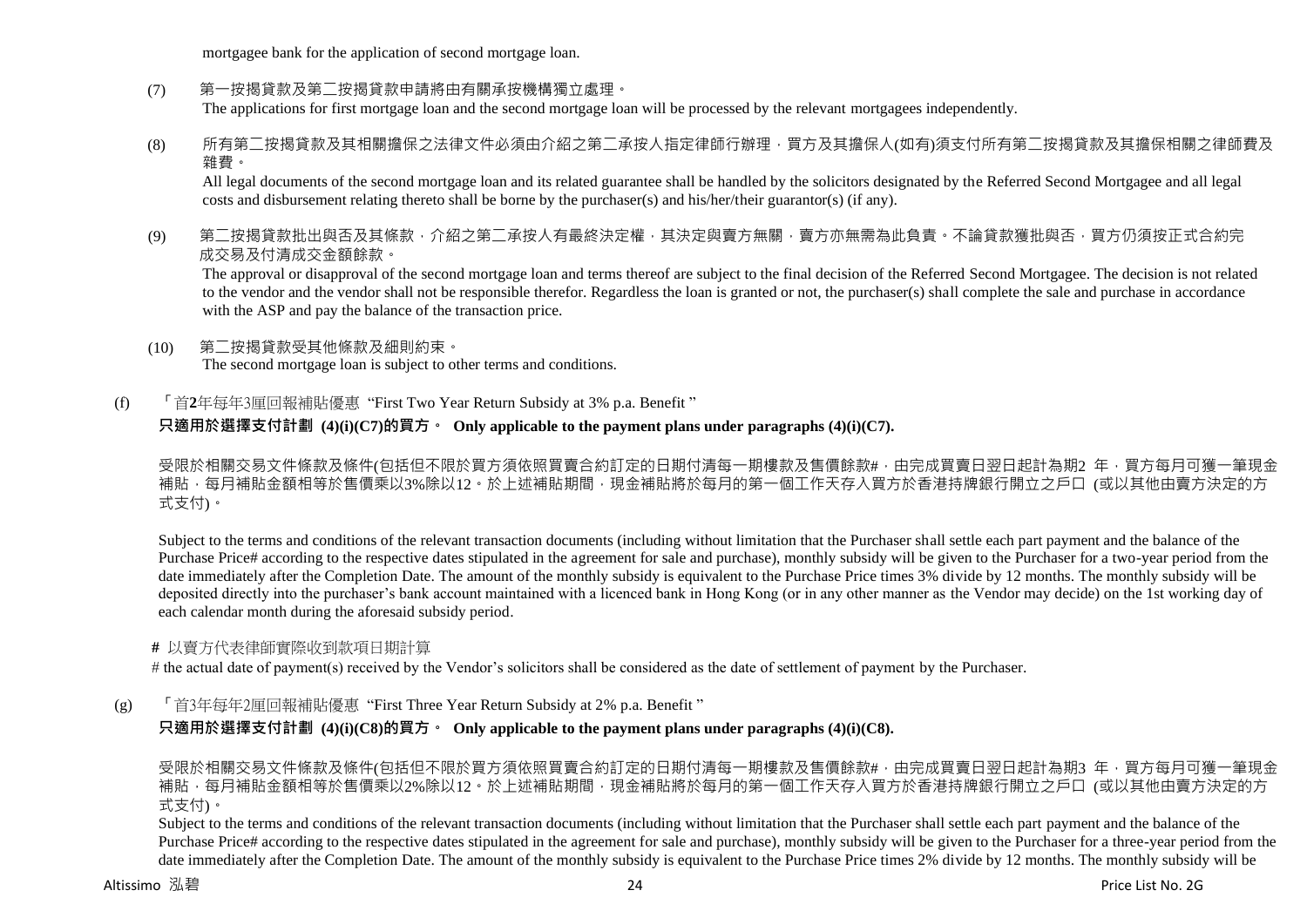deposited directly into the purchaser's bank account maintained with a licenced bank in Hong Kong (or in any other manner as the Vendor may decide) on the 1st working day of each calendar month during the aforesaid subsidy period.

#### **#** 以賣方代表律師實際收到款項日期計算

# the actual date of payment(s) received by the Vendor's solicitors shall be considered as the date of settlement of payment by the Purchaser.

(h) 提前收樓裝修優惠 Early Occupation for Fitting-out Benefit

買方可選擇獲取提前收樓裝修優惠(「該優惠」)。買方如決定選擇獲取該優惠,在付清全部成交金額的前提下,可於2020年8月1日或之後向賣方提出書面申請該優 惠。在賣方批准申請後,買方須簽署有關在所購住宅物業買賣成交前佔用該物業之許可協議(「許可協議」)(格式及內容由賣方訂明,買方不得要求任何修改)。 主要條款如下:

The Purchaser may opt for obtaining the Early Occupation for Fitting-out Benefit (the "Benefit"). If the Purchaser decides to opt for obtaining the Benefit, then on the condition that the Purchaser has fully paid all the transaction price, the Purchaser may submit written application to the Vendor for the Benefit on or after 1 August 2020. Once the application is approved by the Vendor, the Purchaser shall execute a Licence Agreement (the "Licence Agreement") for occupation of the residential property purchased before completion of sale and purchase of the same (in such form and substance as the Vendor may prescribe and the Purchaser shall not request any amendment thereto), the principal terms of which are as follows:

1. 許可佔用期由賣方就有關發展項目之佔用許可證已發出目賣方能將該住宅物業交予買方一事向買方發出書面通知的日期後第 60 日開始,至該住宅物業買賣之成交 日期為止;

The licence period shall commence from the 60th day after the date of the Vendor's written notice to the Purchaser that the Occupation Permit in respect of the Development has been issued and that the Vendor is in a position to hand over the residential property to the Purchaser, and until the date of completion of sale and purchase of the residential property;

2. 許可佔用期内,買方只可就該住宅物業進行裝修工程。買方不得遷入居住該住宅物業,亦不得容許或容忍他人遷入居住該住宅物業。

The user of the residential property during the licence period shall be limited to fitting-out works of the residential property only. The Purchaser shall not reside in the residential property nor shall permit or suffer other person(s) to reside therein.

3. 許可佔用期之許可費用金額為港幣10元,於簽署許可協議時支付。

The licence fee during the licence period shall be HK\$10.00, payable upon signing of the Licence Agreement.

4. 買方必須負責繳付許可協議之印花稅裁定費及印花稅 (如有)、準備和簽署許可協議所需之所有律師費。賣方將負責繳付許可佔用期內該住宅物業之管理費、差餉、 地租、公用事業服務收費、公用事業服務按金及其它開支等(如有)。

The Purchaser shall be responsible to pay for the stamp duty adjudication fee and stamp duty (if any) on the Licence Agreement, the legal costs for the preparation and execution of the Licence Agreement. The Vendor will be responsible to pay for the management fees, government rates and rents, utilities charges, utilities deposits and all other outgoings, etc. (if any) of the residential property during the licence period.

詳情以相關交易文件條款作準。

Subject to the terms and conditions of the relevant transaction documents.

## (iv) **誰人負責支付買賣該發展項目中的指明住宅物業的有關律師費及印花稅**

**Who is liable to pay the solicitors' fees and stamp duty in connection with the sale and purchase of a specified residential property in the Development**

(a) 如買方選用賣方代表律師處理買賣合約、按揭及轉讓契,賣方同意支付買賣合約及轉讓契兩項法律文件之律師費用。如買方選擇另聘代表律師處理買賣合約、按揭及轉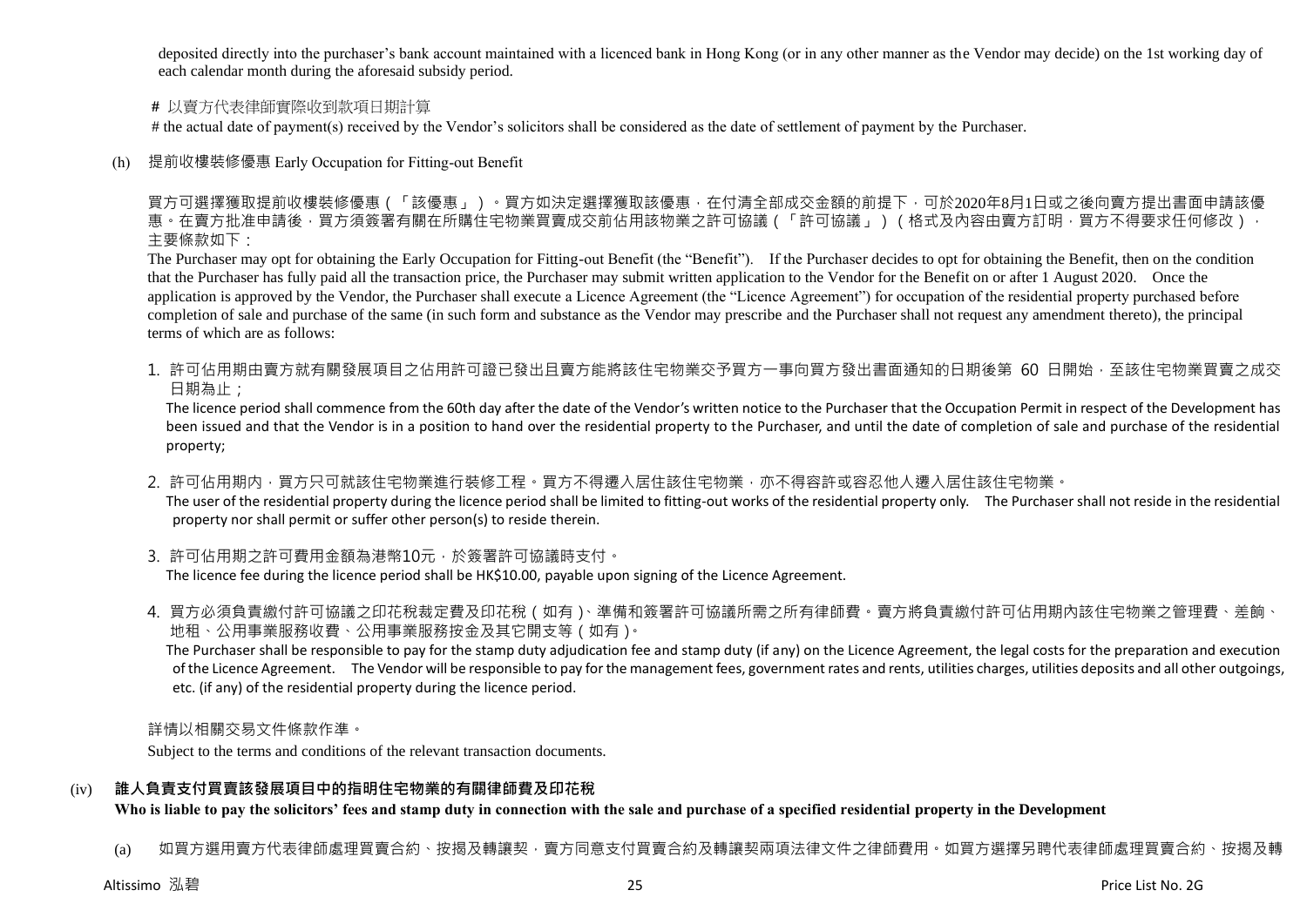## 讓契,買方及賣方須各自負責有關買賣合約及轉讓契兩項法律文件之律師費用。

If the purchaser appoints the vendor's solicitors to handle the agreement for sale and purchase, mortgage and assignment, the vendor agrees to bear the legal cost of the agreement for sale and purchase and the assignment. If the purchaser chooses to instruct his own solicitors to handle the agreement for sale and purchase, mortgage or assignment, each of the vendor and purchaser shall pay his own solicitors' legal fees in respect of the agreement for sale and purchase and the assignment.

## (b) 買方須支付一概有關臨時買賣合約、買賣合約及轉讓契的印花稅(包括但不限於任何買方提名書或轉售(如有)的印花稅、額外印花稅、買家印花稅及任何與過期繳付任何 印花稅有關的罰款、利息及附加費等)。

All stamp duties on the preliminary agreement for sale and purchase, the agreement for sale and purchase and the assignment (including without limitation any stamp duty on, if any, nomination or sub-sale, any special stamp duty, any buyer's stamp duty and any penalty, interest and surcharge, etc. for late payment of any stamp duty) will be borne by the purchaser.

## (v) **買方須爲就買賣該發展項目中的指明住宅物業簽立任何文件而支付的費用**

#### **Any charges that are payable by a purchaser for execution of any document in relation to the sale and purchase of a specified residential property in the Development**

有關其他法律文件之律師費如:附加合約、買方提名書、有關樓宇交易之批地文件、大廈公契及其他樓契之核證費、查冊費、註冊費、圖則費及其他實際支出等等,均由買 方負責,一切有關按揭及其他費用均由買方負責。

All legal costs and charges in relation to other legal documents such as supplemental agreement, nomination, certifying fee for Government Lease, deed of mutual covenant and all other title documents, search fee, registration fee, plan fee and all other disbursements shall be borne by the purchaser. The purchase) shall also pay and bear the legal costs and disbursements in respect of any mortgage.

備註: 買方如因任何原因需更改支付條款,必須得賣方事先同意,並須向賣方繳付\$7,500 不可狠還手續費及自付全部相關額外費用。

Remark: If a Purchaser would like to change the payment terms for whatever reasons, the prior consent of the Vendor must be obtained and a non-refundable administrative fee of \$7,500 shall be payable by the Purchaser to the Vendor and the Purchaser shall bear all related extra expenses.

## (5) **賣方已委任地產代理在發展項目中的指明住宅物業的出售過程中行事:**

**The vendor has appointed estate agents to act in the sale of any specified residential property in the Development:**

賣方委任的代理: Agents appointed by the vendor:

中原地產代理有限公司 Centaline Property Agency Limited

美聯物業代理有限公司 Midland Realty International Limited

利嘉閣地產有限公司 Ricacorp Properties Limited

香港置業(地產代理)有限公司 Hong Kong Property Services (Agency) Limited

## 世紀 21 集團有限公司及旗下特許經營商